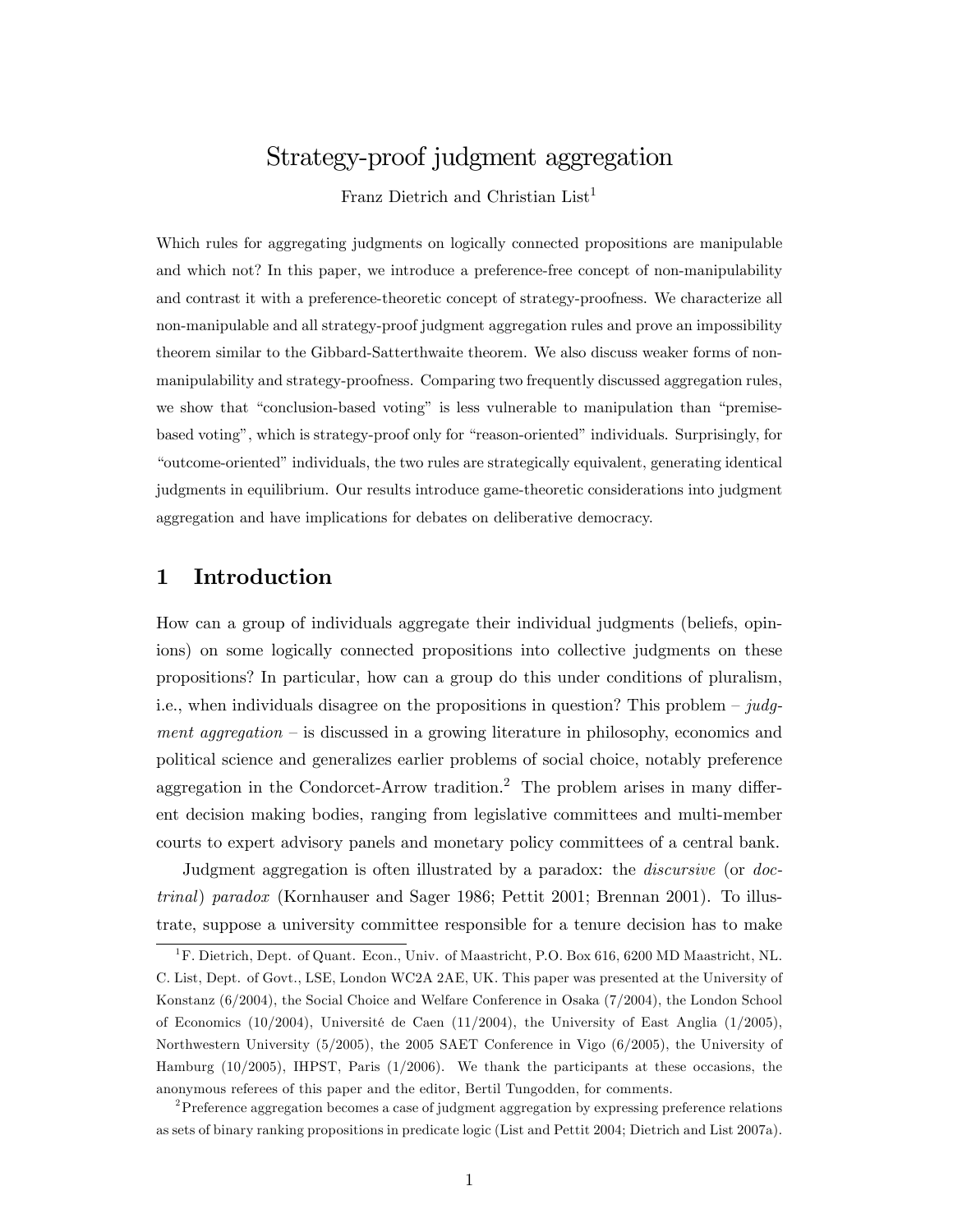collective judgments on three propositions:<sup>3</sup>

- a: The candidate is good at teaching.
- b: The candidate is good at research.
- c: The candidate deserves tenure.

According to the university's rules,  $c$  (the "conclusion") is true if and only if  $a$ and b (the "premises") are both true, formally  $c \leftrightarrow (a \wedge b)$  (the "connection rule"). Suppose the committee has three members with judgments as shown in Table 1.

|              | $\boldsymbol{a}$ | b   | $c \leftrightarrow (a \wedge b)$ | $\epsilon$ |
|--------------|------------------|-----|----------------------------------|------------|
| Individual 1 | Yes              | Yes | Yes                              | Yes        |
| Individual 2 | Yes              | No  | Yes                              | No         |
| Individual 3 | No               | Yes | Yes                              | No         |
| Majority     | Yes              | Yes | Yes                              | No         |

Table 1: The discursive paradox

If the committee takes a majority vote on each proposition, then  $a$  and  $b$  are each accepted and yet c is rejected (each by two thirds), despite the (unanimous) acceptance of  $c \leftrightarrow (a \wedge b)$ . The discursive paradox shows that judgment aggregation by propositionwise majority voting may lead to inconsistent collective judgments, just as Condorcetís paradox shows that preference aggregation by pairwise majority voting may lead to intransitive collective preferences.

In response to the discursive paradox, two aggregation rules have been proposed to avoid such inconsistencies (e.g., Pettit 2001; Chapman 1998, 2002; Bovens and Rabinowicz 2006). Under premise-based voting, majority votes are taken on a and b (the premises), but not on c (the conclusion), and the collective judgment on c is derived using the connection rule  $c \leftrightarrow (a \wedge b)$ : in Table 1, a, b and c are all accepted. Premise-based voting captures the deliberative democratic idea that collective decisions on outcomes should be made on the basis of collectively decided reasons. Here reasoning is "collectivized", as Pettit (2001) describes it. Under *conclusion-based voting*, a majority vote is taken only on  $c$ , and no collective judgments are made on  $a$ or b: in Table 1, c is rejected and other propositions are left undecided. Conclusionbased voting captures the minimal liberal idea that collective decisions should be made only on (practical) outcomes and that the reasons behind such decisions should remain private. Here collective decisions are "incompletely theorized" in Sunstein's (1994) terms. (For a comparison between minimal liberal and comprehensive deliberative approaches to decision making, see List 2006.)

<sup>3</sup>This example is due to Bovens and Rabinowicz (2006).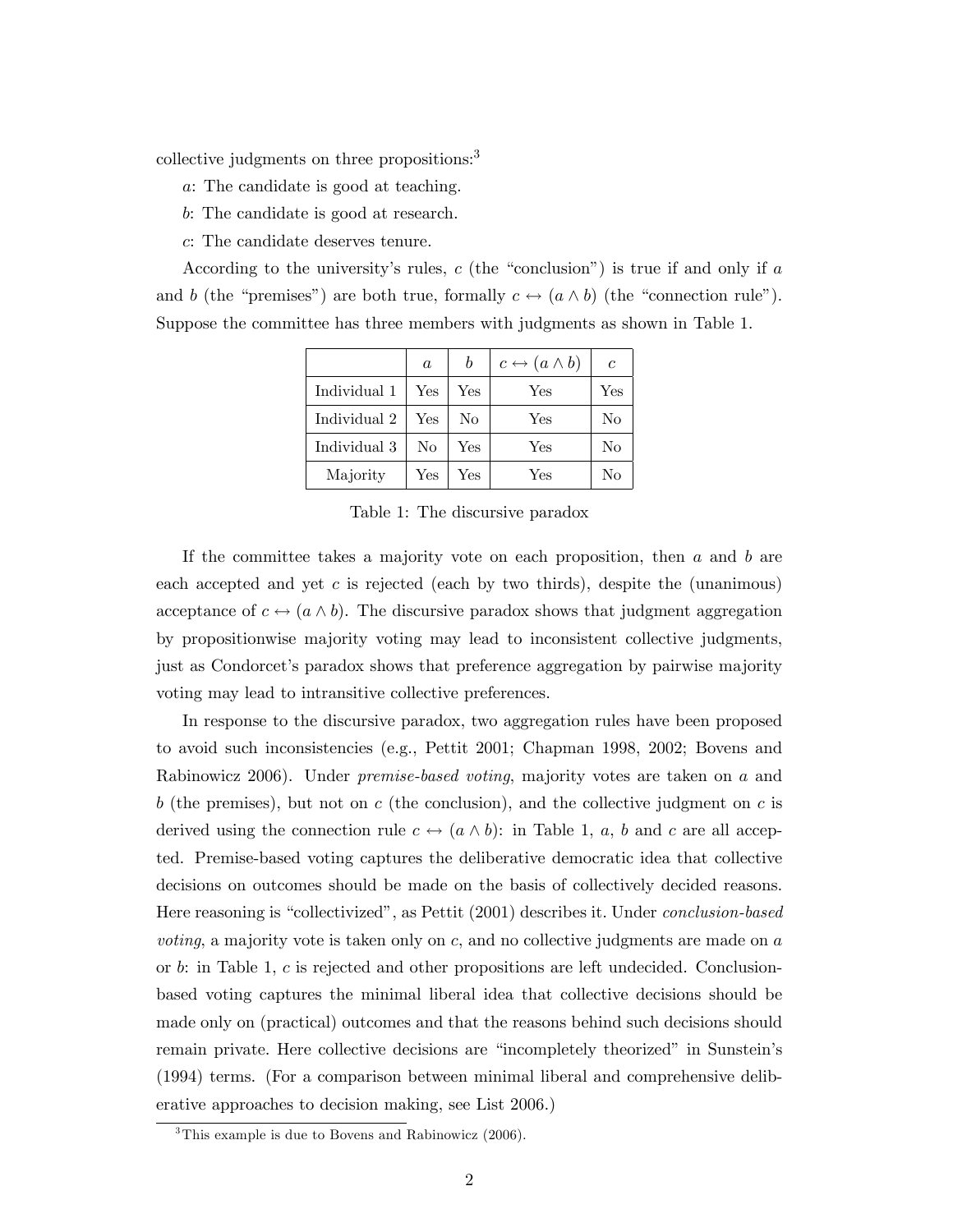Abstracting from the discursive dilemma, List and Pettit (2002, 2004) have formalized judgment aggregation and proved that no judgment aggregation rule ensuring consistency can satisfy some conditions inspired by Arrow's conditions on preference aggregation. This impossibility result has been strengthened and extended by Pauly and van Hees  $(2006; \text{ see also van Hees } 2007)$ , Dietrich  $(2006)$ , Gärdenfors  $(2006)$  and Dietrich and List  $(2007)$ . Drawing on the model of "property spaces", Nehring and Puppe  $(2002, 2005)$  have offered the first characterizations of agendas of propositions for which impossibility results hold (for a subsequent contribution, see Dokow and Holzman 2005). Possibility results have been obtained by List (2003, 2004), Pigozzi (2006) and Osherson and Vardi (forthcoming). Dietrich (2007) has developed an extension of the judgment aggregation model to richer logical languages for expressing propositions, which we use in this paper. Related bodies of literature include those on abstract aggregation theory (Wilson  $1975$ )<sup>4</sup> and on belief merging in computer science (Konieczny and Pino-Perez 2002).

But one important question has received little attention in the literature on judgment aggregation: Which aggregation rules are manipulable by strategic voting and which are strategy-proof? The answer is not obvious, as strategy-proofness in the familiar sense in economics is a preference-theoretic concept and preferences are not primitives of judgment aggregation models. Yet the question matters for the design and implementation of an aggregation rule in a collective decision making body such as in the examples above. Ideally, we would like to find aggregation rules that lead individuals to reveal their judgments truthfully. Indeed, if an aggregation rule captures the normatively desirable functional relation between individual and collective judgments, then truthful revelation of these individual judgments (which are typically private information) is crucial for the (direct) implementation of that functional relation.<sup>5</sup>

In this paper, we address this question. We first introduce a simple condition of non-manipulability and characterize the class of non-manipulable judgment aggregation rules. We then show that, under certain motivational assumptions about

 $4$ Wilson's (1975) aggregation problem, where a group has to form yes/no views on several issues based on individual views on them (subject to feasibility constraints), can be represented in judgment aggregation. Unlike judgment aggregation, Wilson's model cannot fully generally represent logical entailment: its primitive is a consistency (feasibility) notion, from which an entailment relation can be retrieved only for certain logical languages (Dietrich 2007).

<sup>&</sup>lt;sup>5</sup>A functional relation between individual and collective judgments could be deemed normatively desirable for a variety of reasons, such as epistemic or democratic legitimacy goals. The axiomatic approach to social choice theory translates these goals into formal requirements on aggregation.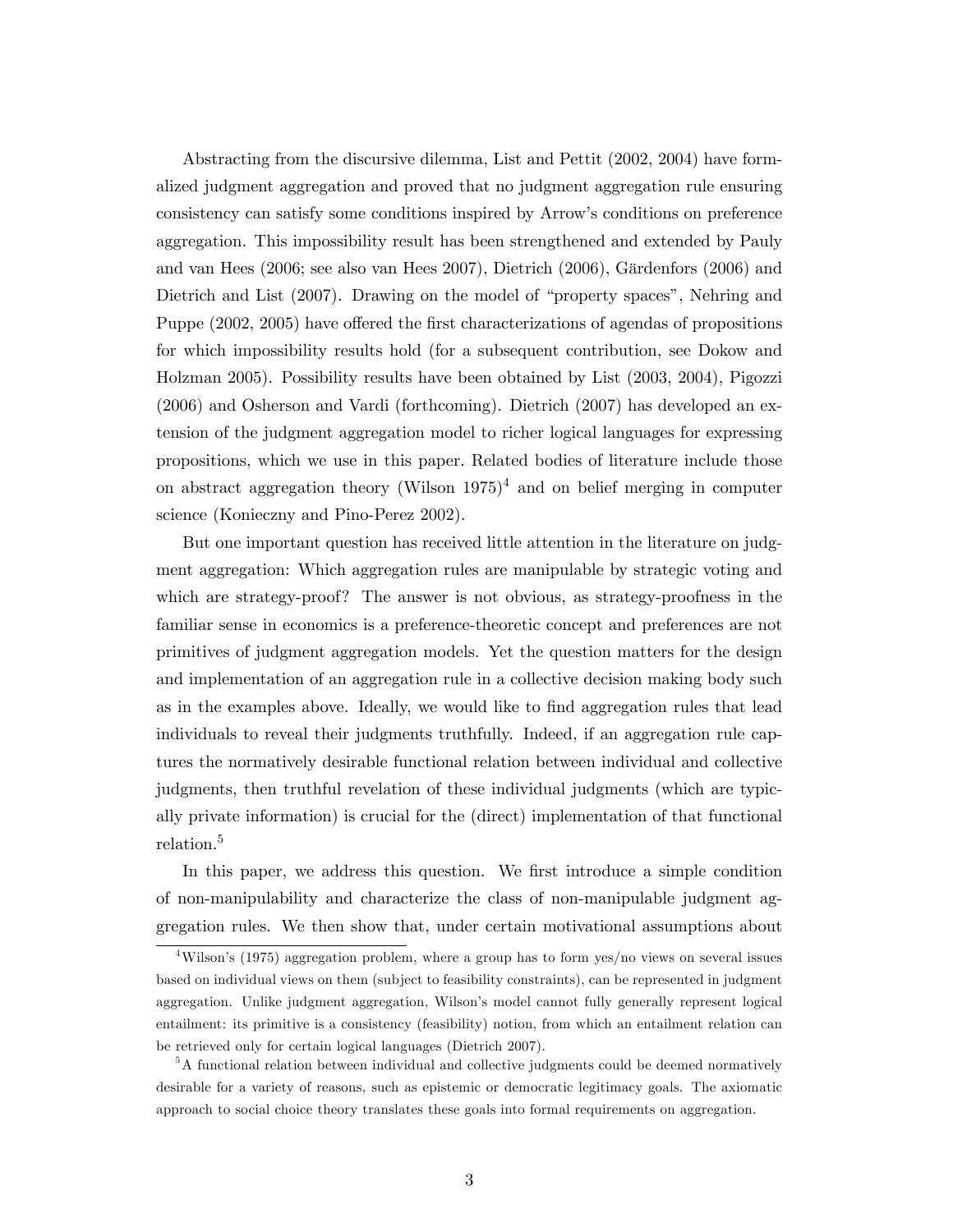individuals, our condition is equivalent to a game-theoretic strategy-proofness condition similar to the one introduced by Gibbard (1973) and Satterthwaite (1975) for preference aggregation.<sup>6</sup> Our characterization of non-manipulable aggregation rules then yields a characterization of strategy-proof aggregation rules. The relevant motivational assumptions hold if agents want the group to make collective judgments that match their own individual judgments (e.g., want the group to make judgments that match what they consider the truth). In many other cases, such as that of "reason-oriented" individuals (as defined in Section 5), non-manipulability and strategy-proofness may come significantly apart.

By introducing both a non-game-theoretic condition of non-manipulability and a game-theoretic condition of strategy-proofness, we are able to distinguish between opportunities for manipulation (which depend only on the aggregation rule in question) and incentives for manipulation (which depend also on the motivations of the decision-makers).

We prove that, for a general class of aggregation problems including the tenure example above, there exists no non-manipulable judgment aggregation rule satisfying universal domain and some other mild conditions, an impossibility result similar to the Gibbard-Satterthwaite theorem on preference aggregation. Subsequently, we identify various ways to avoid the impossibility result. We also show that our default conditions of non-manipulability and strategy-proofness fall into general families of conditions and discuss other conditions in these families. In the case of strategyproofness, these conditions correspond to different motivational assumptions about the decision makers. In the tenure example, conclusion-based voting is strategy-proof in a strong sense, but produces no collective judgments on the premises. Premisebased voting satisfies only the weaker condition of strategy-proofness for "reasonorientedî individuals. Surprisingly, although premise- and conclusion-based voting are regarded in the literature as two diametrically opposed aggregation rules, they are strategically equivalent if individuals are "outcome-oriented", generating identical judgments in equilibrium. Our results not only introduce game-theoretic considerations into the theory of judgment aggregation, but they are also relevant to debates on democratic theory as premise-based voting has been advocated, and conclusion-based voting rejected, by proponents of deliberative democracy (Pettit 2001).

There is, of course, a related literature on manipulability and strategy-proofness in preference aggregation, following Gibbard's and Satterthwaite's classic contribu-

 $6$ Our definition of strategy-proofness in judgment aggregation draws on List (2002b, 2004), where sufficient conditions for strategy-proofness in (sequential) judgment aggregation are given.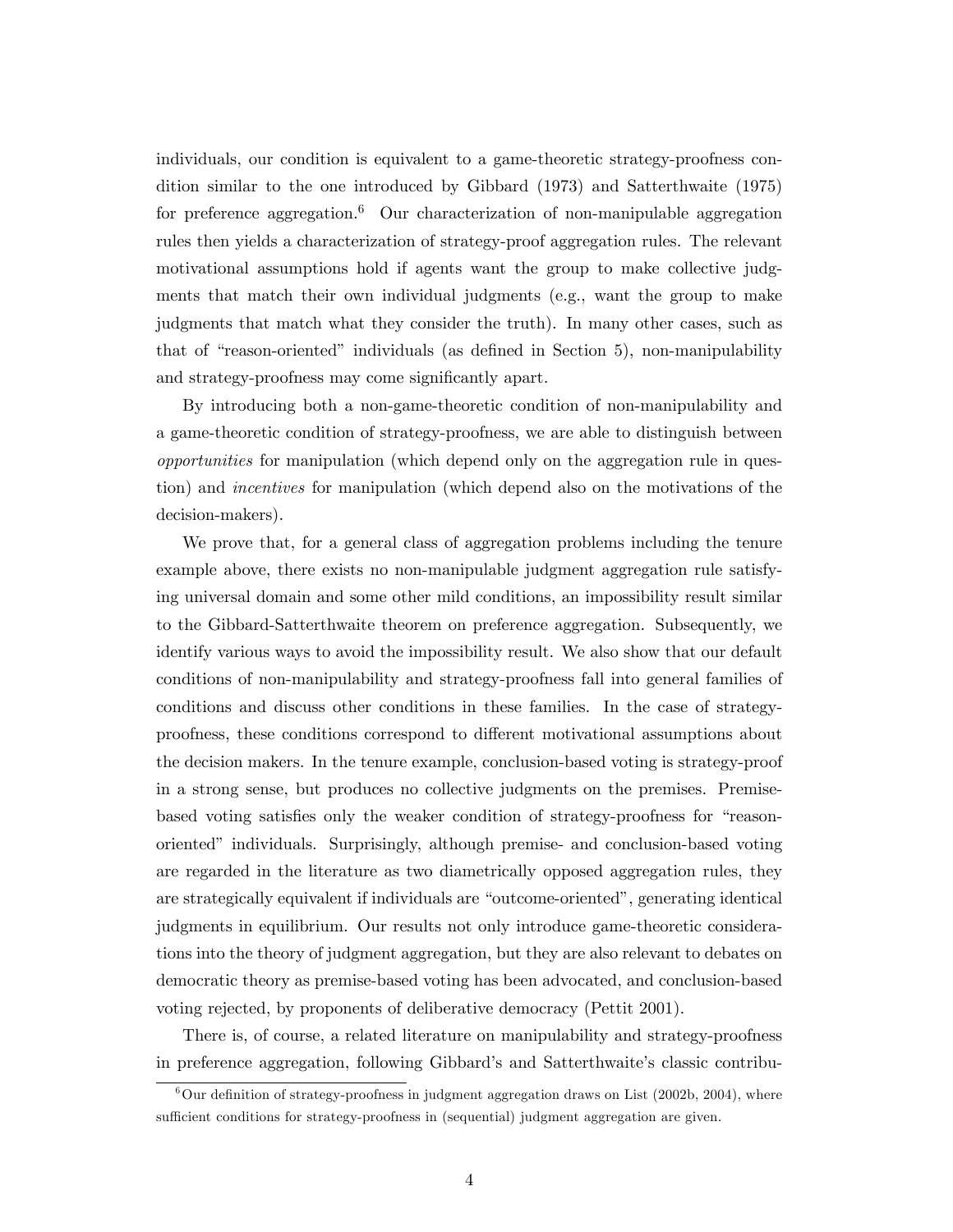tions (e.g., Taylor 2002, 2005; Saporiti and ThomÈ 2005). An important branch of this literature, from which several corollaries for judgment aggregation can be derived, has considered preference aggregation over options that are vectors of binary properties (Barberà et al. 1993, 1997; Nehring and Puppe 2002). A parallel to judgment aggregation can be drawn by identifying propositions with properties; a disanalogy lies in the structure of the informational input to the aggregation rule. While judgment aggregation rules collect a single judgment set from each individual (expressed in a possibly rich logical language), preference aggregation rules collect an entire preference ordering over vectors of properties. Whether or not an individual's most-preferred vector of properties (in preference aggregation) can be identified with her judgment set (in judgment aggregation) depends precisely on the motivational assumptions we make about this individual.

Another important related literature is that on the paradox of multiple elections (Brams et al. 1997, 1998; Kelly 1989). Here a group also aggregates individual votes on multiple propositions, and the winning combination can be one that no voter individually endorses. However, given the different focus of that work, the propositions in question are not explicitly modelled as logically interconnected as in our present model of judgment aggregation. The formal proofs of all the results reported in the main text are given in the Appendix.

### 2 The basic model

We consider a group of individuals  $N = \{1, 2, ..., n\}$ , where  $n \geq 2$ .<sup>7</sup> The group has to make collective judgments on logically connected propositions.

### 2.1 Representing propositions in formal logic

Propositions are represented in a *logical language*, defined by two components:

- a non-empty set **L** of formal expressions representing *propositions*; the language has a negation symbol  $\neg$  ("not"), where for each proposition p in **L**, its negation  $\neg p$  is also contained in **L**.
- an entailment relation  $\vDash$ , where, for each set of propositions  $A \subseteq L$ and each proposition  $p \in \mathbf{L}$ ,  $A \models p$  is read as "A logically entails  $p$ ".<sup>8</sup>

<sup>&</sup>lt;sup>7</sup>Although no discursive paradox arises for  $n = 2$ , our results below still hold: Under Theorem 2ís other conditions, non-manipulability requires a dictatorship of one of the two individuals. The unanimity rule, while also non-manipulable, violates completeness of collective judgments.

 $8 \models$  can be interpreted either as semantic entailment or as syntactic derivability (usually denoted `). The two interpretations give rise to semantic or syntactic notions of rationality, respectively.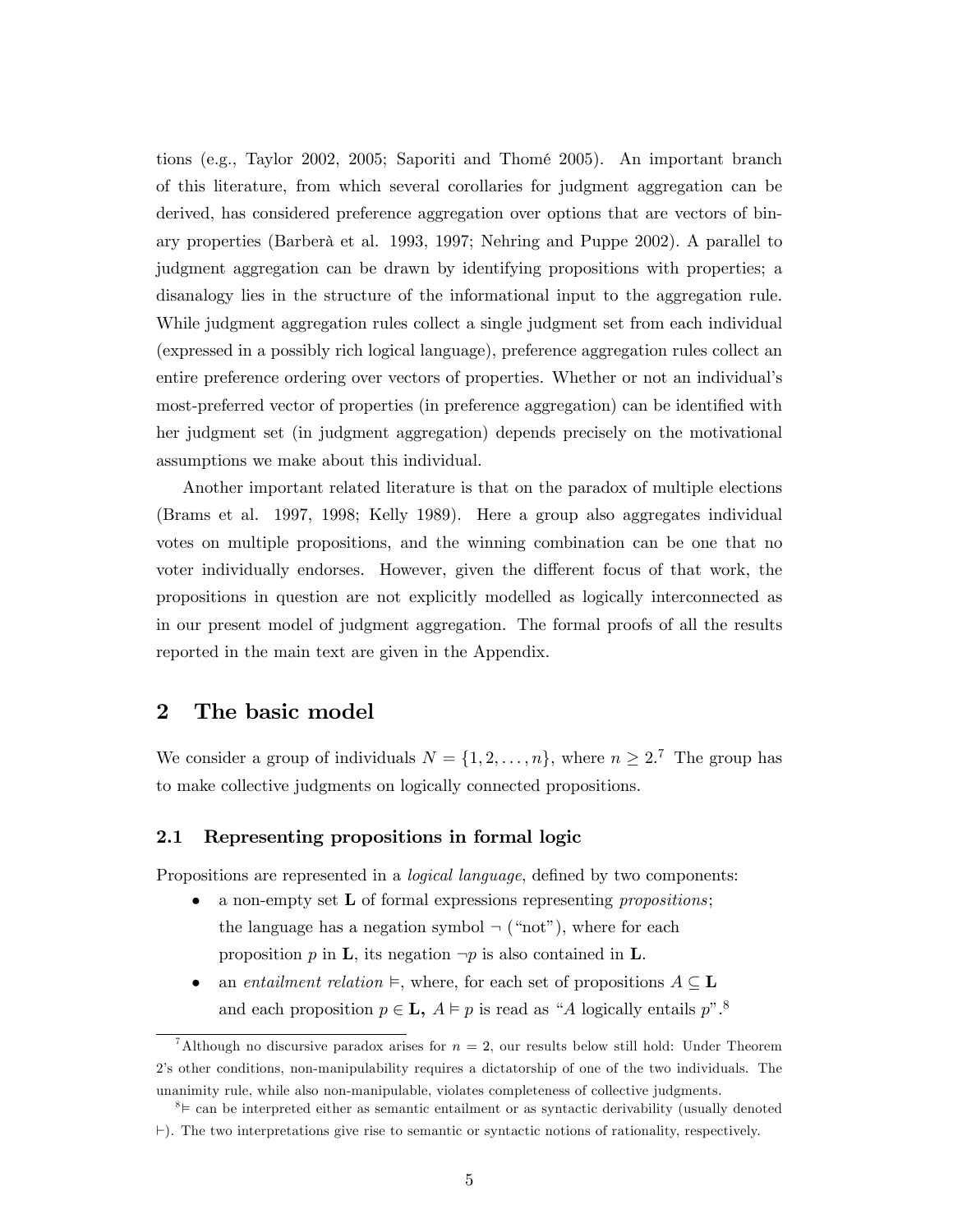We call a set of propositions  $A \subseteq L$  inconsistent if  $A \models p$  and  $A \models \neg p$  for some  $p \in L$ , and *consistent* otherwise. We require the logical language to have certain minimal properties (Dietrich 2007; Dietrich and List 2007a).<sup>9</sup>

The most familiar logical language is (classical) propositional logic, containing a given set of *atomic* propositions  $a, b, c, \ldots$ , such as the propositions about the candidate's teaching, research and tenure in the example above, and *compound* propositions with the logical connectives  $\neg$  ("not"),  $\wedge$  ("and"),  $\vee$  ("or"),  $\rightarrow$  ("if-then"),  $\leftrightarrow$  ("if and only if"), such as the connection rule  $c \leftrightarrow (a \wedge b)$  in the tenure example.<sup>10</sup> Examples of valid logical entailments in propositional logic are  $\{a, a \rightarrow b\} \models b$  ("modus ponens"),  $\{a \to b, \neg b\} \models \neg a$  ("modus tollens"), whereas the entailment  $\{a \lor b\} \models a$  is not valid. Examples of consistent sets are  $\{a, a \vee b\}, \{\neg a, \neg b, a \rightarrow b\}$ , and examples of inconsistent ones are  $\{a, \neg a\}$ ,  $\{a, a \rightarrow b, \neg b\}$  and  $\{a, b, c \leftrightarrow (a \wedge b), \neg c\}.$ 

We use classical propositional logic in our examples, but our results also hold for other, more expressive logical languages such as the following:

- predicate logic, which includes relation symbols and the quantifiers "there exists  $\ldots$ " and "for all  $\ldots$ ";
- modal logic, which includes the operators "it's necessary that  $\ldots$ " and "it's possible that  $\ldots$ ";
- $\bullet$  deontic logic, which includes the operators "it's permissible that ..." and "it's obligatory that ...";
- *conditional logic*, which allows the expression of counterfactual or subjunctive conditionals.

Many different propositions that might be considered by a multi-member decision making body (ranging from legislative committees to expert panels) can be formally represented in an appropriate such language. Crucially, a logical language allows us to capture the fact that, in many decision problems, different propositions, such as the reasons for a particular tenure outcome and the resulting outcome itself, are mutually interconnected.

<sup>&</sup>lt;sup>9</sup>L1 (self-entailment): For all  $p \in L$ ,  $\{p\} \models p$ . L2 (monotonicity): For all  $p \in L$  and  $A \subseteq B \subseteq L$ , if  $A \models p$  then  $B \models p$ . L3 (completability):  $\emptyset$  is consistent, and each consistent set  $A \subseteq L$  has a consistent superset  $B \subseteq L$  containing a member of each pair  $p, \neg p \in L$ . L1-L3 are jointly equivalent to three conditions on the consistency notion: each pair  $\{p, \neg p\} \subseteq L$  is inconsistent; if  $A \subseteq L$  is inconsistent, so are its supersets  $B \subseteq L$ ; and L3 holds. See Dietrich (forthcoming) for details.

<sup>&</sup>lt;sup>10</sup>**L** is the smallest set such that (i) a, b, c, ...  $\in$  **L** and (ii) if  $p, q \in$  **L** then  $\neg p, (p \wedge q), (p \vee q), (p \rightarrow$  $q$ ,  $(p \leftrightarrow q) \in L$ . We drop brackets when there is no ambiguity. Entailment  $(\vDash)$  is defined standardly.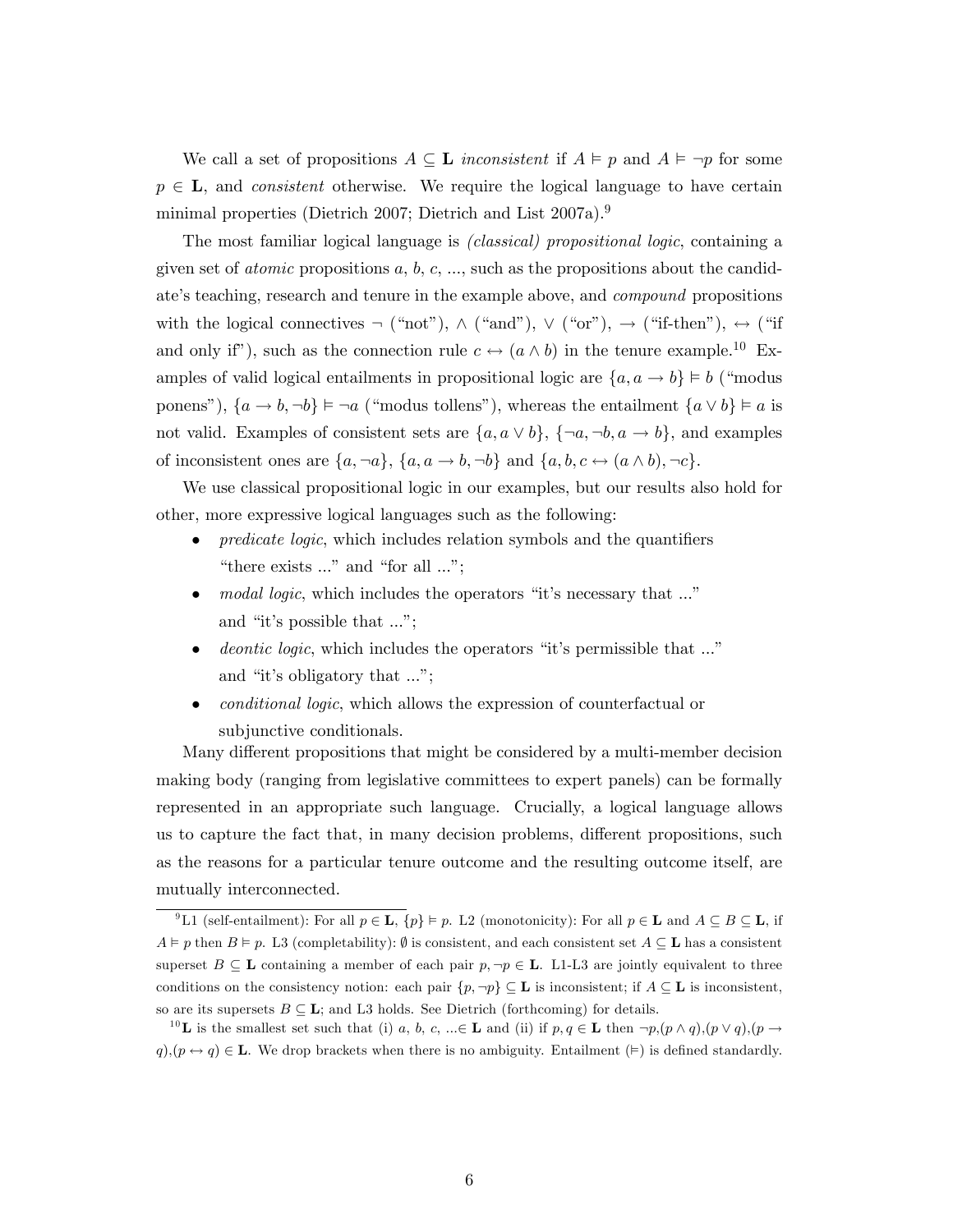### 2.2 The agenda

The agenda is the set of propositions on which judgments are to be made; it is a non-empty subset  $X \subseteq L$ , where X is a union of proposition-negation pairs  $\{p, \neg p\}$ (with  $p$  not a negated proposition). For simplicity, we assume that double negations cancel each other out, i.e.,  $\neg\neg p$  stands for  $p$ .<sup>11</sup>

Two important examples are conjunctive and disjunctive agendas in propositional logic. A conjunctive agenda is  $X = \{a_1, \ldots, a_k, c, c \leftrightarrow (a_1 \wedge \cdots \wedge a_k)\}^{+neg}$ , where  $a_1, \ldots, a_k$  are premises  $(k \geq 1)$ , c is a conclusion, and  $c \leftrightarrow (a_1 \wedge \cdots \wedge a_k)$  is the connection rule. We write  $Y^{+neg}$  as an abbreviation for  $\{p, \neg p : p \in Y\}$ . To define a disjunctive agenda, we replace  $c \leftrightarrow (a_1 \wedge \cdots \wedge a_k)$  with  $c \leftrightarrow (a_1 \vee \cdots \vee a_k)$ . Conjunctive and disjunctive agendas arise in decision problems in which some outcome  $(c)$  is to be decided on the basis of some reasons  $(a_1, \ldots, a_k)$ . In the tenure example above, we have a conjunctive agenda with  $k = 2$ .<sup>12</sup>

Other examples are agendas involving conditionals (in propositional or conditional logic) such as  $X = \{a, b, a \rightarrow b\}^{+neg}$ . Here proposition a might state some political goal, proposition  $a \rightarrow b$  might state what the pursuit of a requires, and proposition b might state the consequence to be drawn. Alternatively, proposition a might be an empirical premise,  $a \rightarrow b$  a causal hypothesis, and b the resulting prediction.

Finally, we can also represent standard preference aggregation problems within our model. Here we use a predicate logic with a set of constants  $K$  representing options ( $|K| \geq 3$ ) and a two-place predicate R representing preferences, where, for any  $x, y \in K$ , the proposition  $xRy$  is interpreted as "x is preferable to y". Now the preference agenda is the set  $X = \{xRy : x, y \in K\}^{+neg}$  (Dietrich and List 2007a).<sup>13</sup>

The nature of a judgment aggregation problem depends on what propositions are contained in the agenda and how they are interconnected. Our main characterization theorem holds for any agenda of propositions. Our main impossibility theorem holds for a large class of agendas, defined below. We also discuss applications to the important cases of conjunctive and disjunctive agendas.

<sup>&</sup>lt;sup>11</sup> Hereafter, when we write  $\neg p$  and p is already of the form  $\neg q$ , we mean q (rather than  $\neg \neg q$ ).

<sup>&</sup>lt;sup>12</sup> Although we here interpret connection rules  $c \leftrightarrow (a_1 \wedge \cdots \wedge a_k)$  as *material* biimplications, one may prefer to interpret them as subjunctive biimplications (in a conditional logic). This changes the logical relations within conjunctive agendas: more judgment sets are consistent, including  $\{\neg a_1, ..., \neg a_k, \neg c, \neg (c \leftrightarrow (a_1 \wedge \cdots \wedge a_k))\}.$  As a result, our impossibility results (Theorems 2-3 and Corollary 2) do not apply to conjunctive agendas in the revised sense; instead, we obtain stronger possibility results. Analogous remarks hold for disjunctive agendas. See Dietrich (forthcoming).

<sup>&</sup>lt;sup>13</sup>The entailment relation  $\models$  in this logical language is defined by  $A \models p$  if and only if  $A \cup Z$  entails  $p$  in the standard sense of predicate logic, where  $Z$  is the set of rationality conditions on preferences  $\{(\forall v)vRv, (\forall v_1)(\forall v_2)(\forall v_3)((v_1Rv_2 \wedge v_2Rv_3) \rightarrow v_1Rv_3), (\forall v_1)(\forall v_2)(\neg v_1=v_2 \rightarrow (v_1Rv_2 \vee v_2Rv_1))\}.$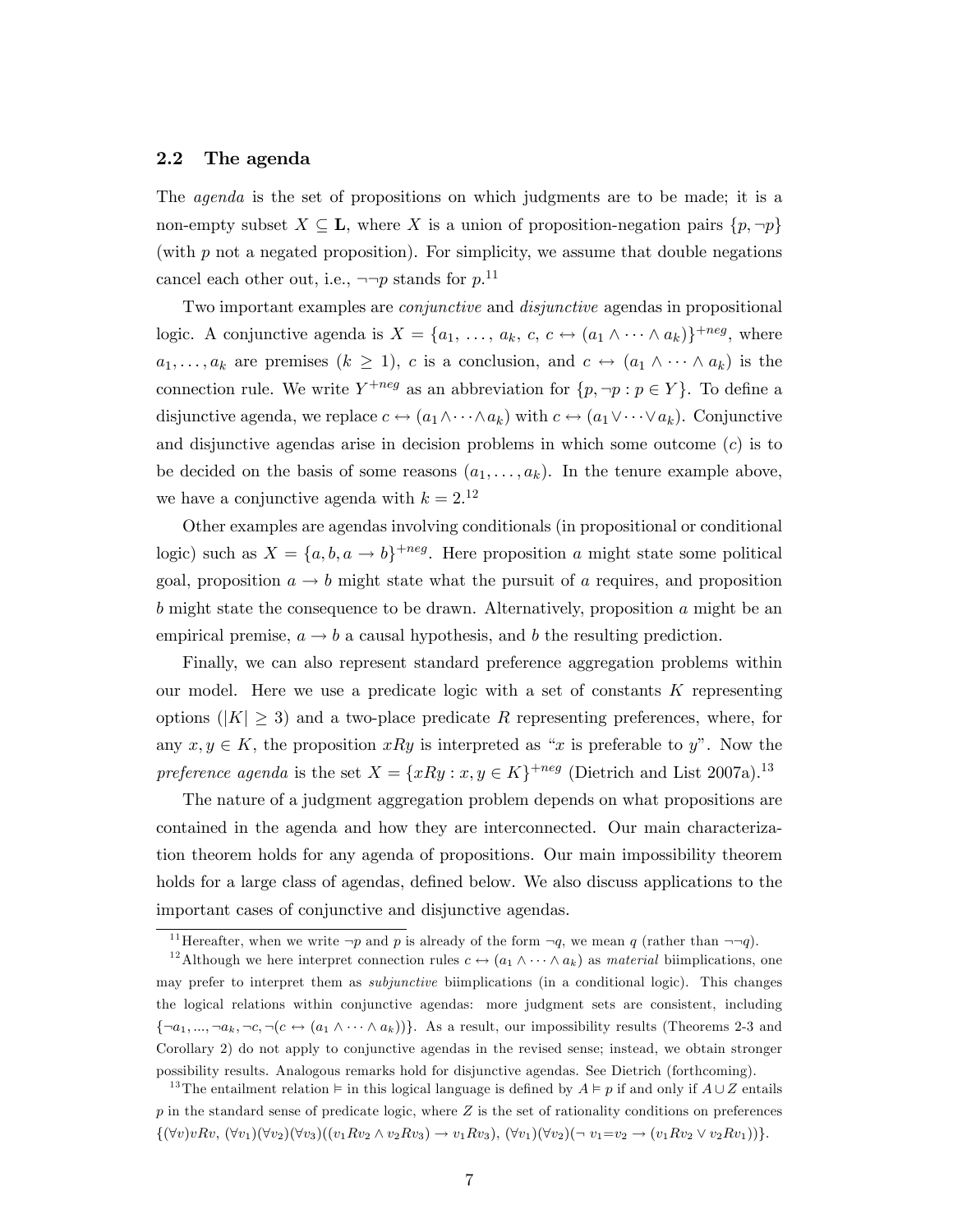#### 2.3 Individual and collective judgments

Each individual i's judgment set is a subset  $A_i \subseteq X$ , where  $p \in A_i$  means that individual i accepts proposition  $p$ . As the agenda typically contains both atomic propositions and compound ones, our deÖnition of a judgment set captures the fact that an individual makes judgments both on free-standing atomic propositions and on their interconnections; and different individuals may disagree with each other on both kinds of propositions.

A judgment set  $A_i$  is *consistent* if it is a consistent set of propositions as defined for the logic;  $A_i$  is *complete* if it contains a member of each proposition-negation pair  $p, \neg p \in X$ . A profile (of individual judgment sets) is an n-tuple  $(A_1, \ldots, A_n)$ .

A (judgment) aggregation rule is a function  $F$  that assigns to each admissible profile  $(A_1, \ldots, A_n)$  a collective judgment set  $F(A_1, \ldots, A_n) = A \subseteq X$ , where  $p \in A$ means that the group accepts proposition  $p$ . The set of admissible profiles is called the *domain* of F, denoted  $Domain(F)$ . Several results below require the following.

**Universal Domain.**  $Domain(F)$  is the set of all possible profiles of consistent and complete individual judgment sets.

### 2.4 Examples of aggregation rules

We give four important examples of aggregation rules satisfying universal domain, as just introduced. The first two rules are defined for any agenda, the last two only for conjunctive (or disjunctive) agendas (the present definitions are simplified, but a generalization is possible).

Propositionwise majority voting. For each  $(A_1, \ldots, A_n) \in Domain(F)$ ,  $F(A_1, \ldots, A_n)$  is the set of all propositions  $p \in X$  such that more individuals i have  $p \in A_i$  than  $p \notin A_i$ .

Dictatorship of individual i. For each  $(A_1,...,A_n) \in Domain(F)$ ,  $F(A_1,...,A_n)=A_i$ .

Premise-based voting. For each  $(A_1, \ldots, A_n) \in Domain(F)$ ,  $F(A_1, \ldots, A_n)$  is the set containing

- any premise  $a_j$  if and only if more i have  $a_j \in A_i$  than  $a_j \notin A_i$ ,
- the connection rule  $c \leftrightarrow (a_1 \wedge \cdots \wedge a_k),$
- the conclusion c if and only if  $a_j \in F(A_1, \ldots, A_n)$  for all premises  $a_j$ ,
- any negated proposition  $\neg p$  if and only if  $p \notin F(A_1, \ldots, A_n)$ .<sup>14</sup>

<sup>&</sup>lt;sup>14</sup>For a disjunctive agenda, replace " $c \leftrightarrow (a_1 \wedge \cdots \wedge a_k)$ " with " $c \leftrightarrow (a_1 \vee \cdots \vee a_k)$ " and "for all premises  $a_j$ " with "for some premise  $a_j$ ".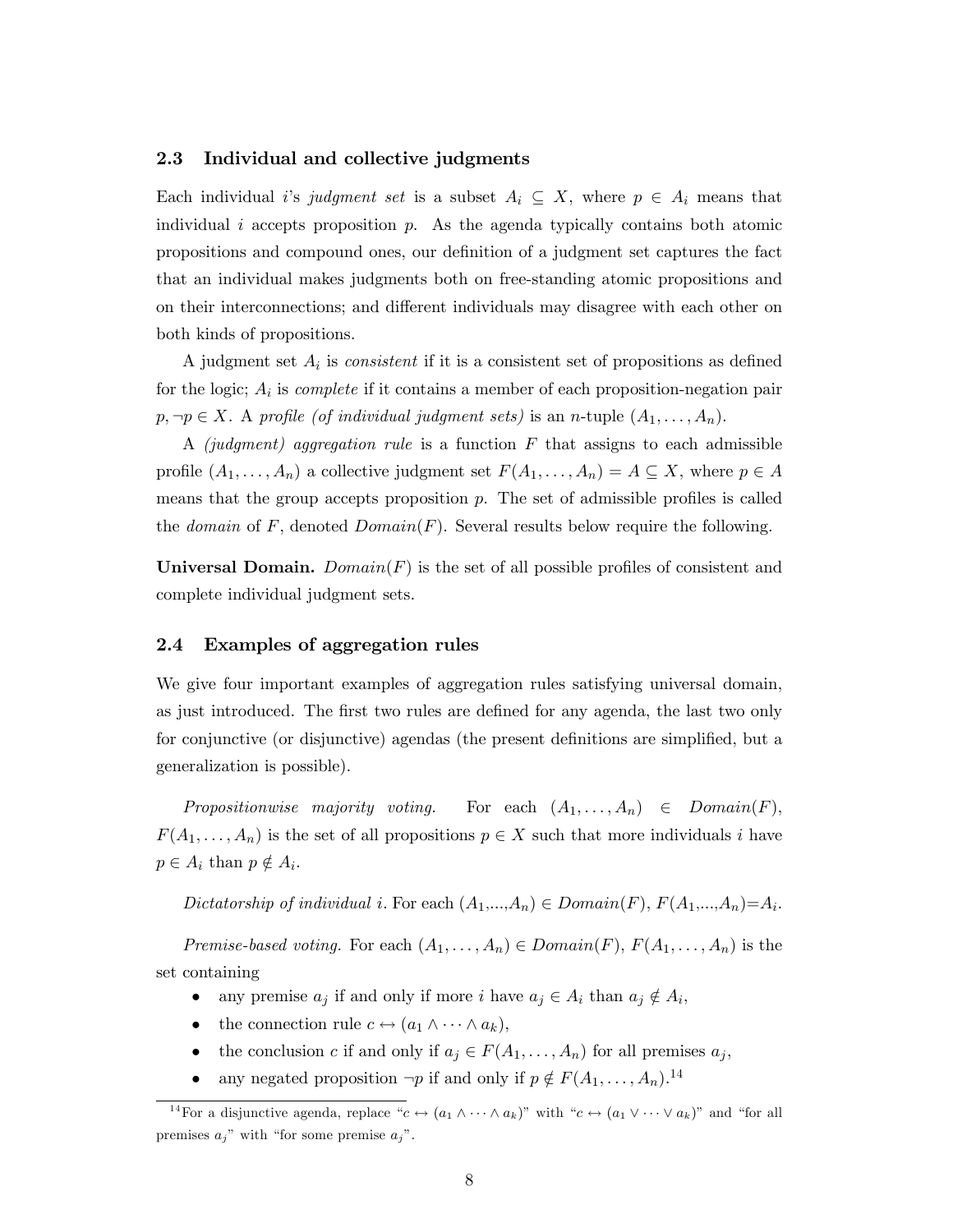Here votes are taken only on each premise, and the conclusion is decided by using an exogenously given connection rule.

Conclusion-based voting. For each  $(A_1,...,A_n) \in Domain(F)$ ,  $F(A_1,...,A_n)$  is the set containing

- only the conclusion c if more i have  $c \in A_i$  than  $c \notin A_i$ ,
- only the negation of the conclusion  $\neg c$  otherwise.

Here a vote is taken only on the conclusion, and no collective judgments are made on other propositions.

Dictatorships and premise-based voting always generate consistent and complete collective judgments; propositionwise majority voting sometimes generates inconsistent ones (recall Table 1), and conclusion-based voting always generates incomplete ones (no judgments on the premises).

In debates on the discursive paradox and democratic theory, several arguments have been offered for the superiority of premise-based voting over conclusion-based voting. One such argument draws on a deliberative conception of democracy, which emphasizes that collective decisions on conclusions should follow from collectively decided premises (Pettit 2001; Chapman 2002). A second argument draws on the Condorcet jury theorem. If all the propositions are factually true or false and each individual has a probability greater than  $1/2$  of judging each premise correctly, then, under certain probabilistic independence assumptions, premise-based voting has a higher probability of producing a correct collective judgment on the conclusion than conclusion-based voting (Grofman 1985; Bovens and Rabinowicz 2006; List 2005, 2006). Here we show that, with regard to strategic manipulability, premise-based voting performs worse than conclusion-based voting.

### 3 Non-manipulability

When can an aggregation rule be manipulated by strategic voting? We first introduce a new condition of non-manipulability, not yet game-theoretic. Below we prove that, under certain motivational assumptions about the individuals, our non-manipulability condition is equivalent to a game-theoretic strategy-proofness condition. We also notice that non-manipulability and strategy-proofness may sometimes come apart.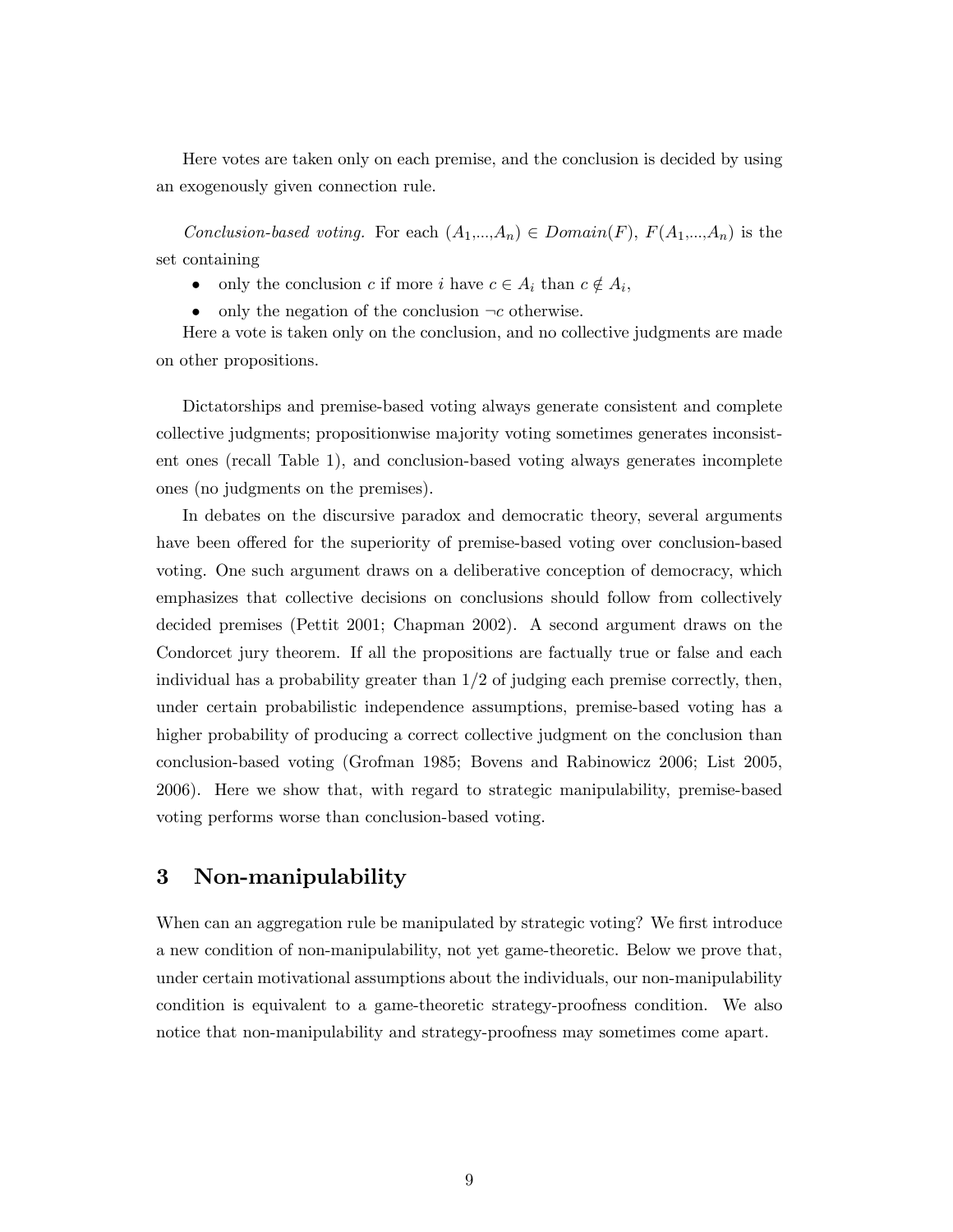#### 3.1 An example

To give a simple example, we use the language of incentives to manipulate, although our subsequent formal analysis focuses on underlying opportunities for manipulation; we return to incentives formally in Section 4. Recall the profile in Table 1. Suppose, for the moment, that the three committee members each care only about reaching a collective judgment on the conclusion  $(c)$  that agrees with their own individual judgments on the conclusion, and that they do not care about the collective judgments on the premises. What matters to them is the Önal tenure decision, not the underlying reasons; they are "outcome-oriented", as defined precisely later.

Suppose first the committee uses conclusion-based voting; a vote is taken only on c. Then, clearly, no committee member has an incentive to express an untruthful judgment on c. Individual 1, who wants the committee to accept c, has no incentive to vote against c. Individuals 2 and 3, who want the committee to reject  $c$ , have no incentive to vote in favour of c.

But suppose now the committee uses premise-based voting; votes are taken on a and b. What are the members' incentives? Individual 1, who wants the committee to accept  $c$ , has no incentive to vote against  $a$  or  $b$ . But at least one of individuals 2 or 3 has an incentive to vote untruthfully. Specifically, if individuals 1 and 2 vote truthfully, then individual 3 has an incentive to vote untruthfully; and if individuals 1 and 3 vote truthfully, then individual 2 has such an incentive.

To illustrate, assume that individual 2 votes truthfully for  $a$  and against  $b$ . Then the committee accepts a, regardless of individual 3ís vote. So, if individual 3 votes truthfully for  $b$ , then the committee accepts  $b$  and hence  $c$ . But if she votes untruthfully against b, then the committee rejects b and hence c. As individual 3 wants the committee to reject c, she has an incentive to vote untruthfully on  $b$ . (In summary, if individual judgments are as in Table 1, voting untruthfully against both  $a$  and b weakly dominates voting truthfully for individuals 2 and 3.) Ferejohn (2003) has made this observation informally.

### 3.2 A non-manipulability condition

To formalize these observations, some definitions are needed. We say that one judgment set, A, agrees with another,  $A^*$ , on a proposition  $p \in X$  if either both or none of A and  $A^*$  contains p; A disagrees with  $A^*$  on p otherwise. Two profiles are *i*-variants of each other if they coincide for all individuals except possibly i.

An aggregation rule F is manipulable at the profile  $(A_1, \ldots, A_n) \in Domain(F)$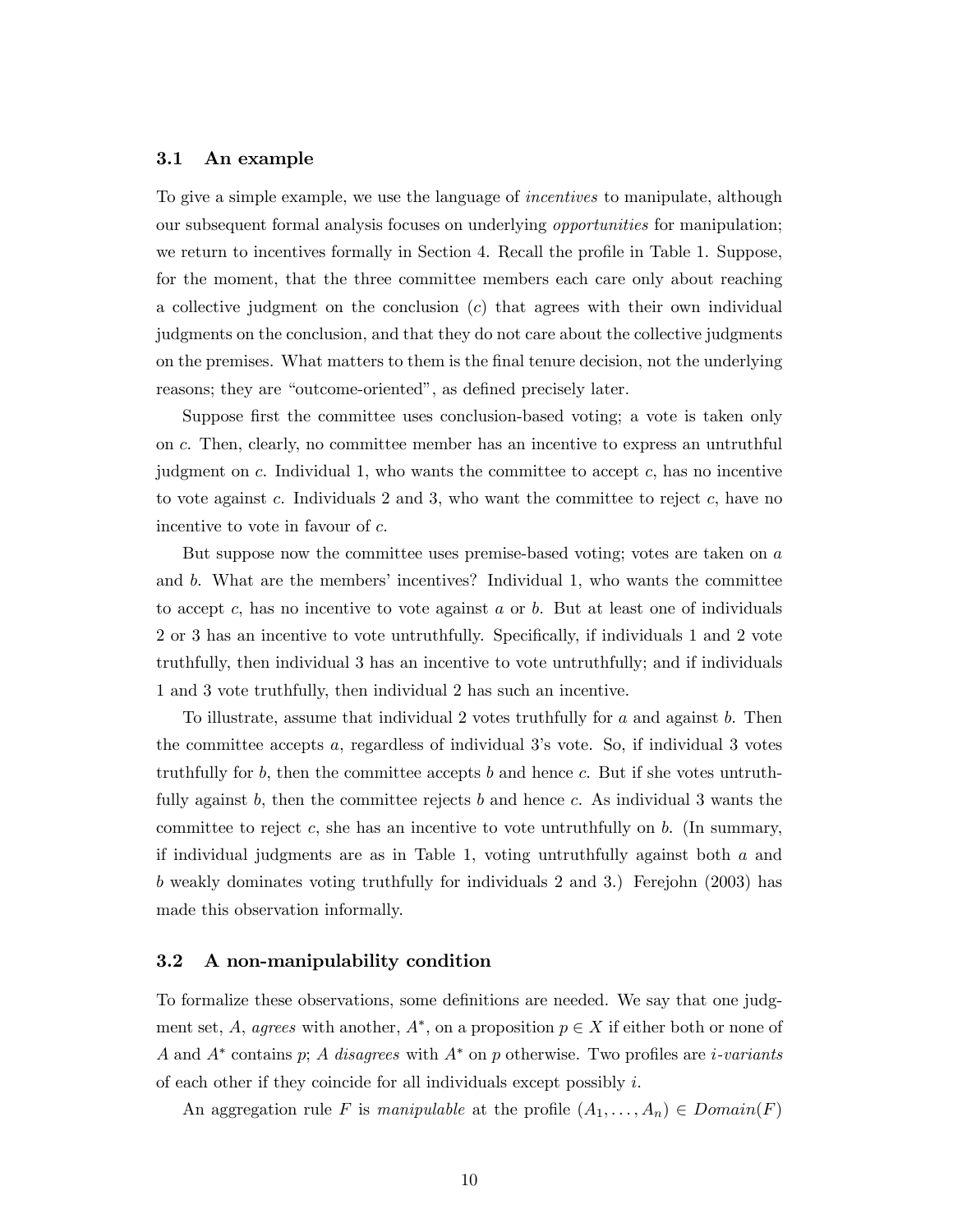by individual i on proposition  $p \in X$  if  $A_i$  disagrees with  $F(A_1, \ldots, A_n)$  on p, but  $A_i$  agrees with  $F(A_1, \ldots, A_i^*, \ldots, A_n)$  on p for some *i*-variant  $(A_1, \ldots, A_i^*, \ldots, A_n) \in$  $Domain(F)$ .

For example, at the profile in Table 1, premise-based voting is manipulable by individual 3 on c (by submitting  $A_3^* = \{\neg a, \neg b, c \leftrightarrow (a \wedge b), \neg c\}$  instead of  $A_3 =$  $\{\neg a, b, c \leftrightarrow (a \land b), \neg c\}$  and also by individual 2 on c (by submitting  $A_2^* = \{\neg a, \neg b, c \leftrightarrow b\}$  $(a \wedge b), \neg c$  instead of  $A_2 = \{a, \neg b, c \leftrightarrow (a \wedge b), \neg c\}.$ 

Manipulability thus defined is the existence of an *opportunity* for some individual(s) to manipulate the collective judgment(s) on some proposition(s) by expressing untruthful individual judgments (perhaps on other propositions). The question of when such opportunities for manipulation translate into incentives for manipulation is a separate question. Whether a rational individual will act on a particular opportunity for manipulation depends on the individualís precise motivation and particularly on how much he or she cares about the various propositions involved in a possible act of manipulation. To illustrate, in our example above, we have assumed that individuals care only about the final tenure decision, implying that they do indeed have incentives to act on their opportunities for manipulation. We discuss this issue in detail when we introduce preferences over judgment sets below.

Our deÖnition of manipulability leads to a corresponding deÖnition of non-manipulability. Let  $Y \subseteq X$ .

**Non-manipulability on Y.** F is not manipulable at any profile by any individual on any proposition in Y. Equivalently, for any individual i, profile  $(A_1, \ldots, A_n)$ Domain(F) and proposition  $p \in Y$ , if  $A_i$  disagrees with  $F(A_1, \ldots, A_n)$  on p, then  $A_i$ still disagrees with  $F(A_1, \ldots, A_i^*, \ldots, A_n)$  on p for every *i*-variant  $(A_1, \ldots, A_i^*, \ldots,$  $A_n$ )  $\in Domain(F)$ .

This definition specifies a family of non-manipulability conditions, one for each  $Y \subseteq X$ . Non-manipulability on Y requires the absence of opportunities for manipulation on the subset Y of the agenda. If  $Y_1 \subseteq Y_2$ , then non-manipulability on  $Y_2$ implies non-manipulability on  $Y_1$ . If we refer just to "non-manipulability", without adding "on Y", then we mean the default case  $Y = X$ .

### 3.3 A characterization result

When is a judgment aggregation rule non-manipulable? We now characterize the class of non-manipulable aggregation rules in terms of an independence condition and a monotonicity condition. Let  $Y \subseteq X$ .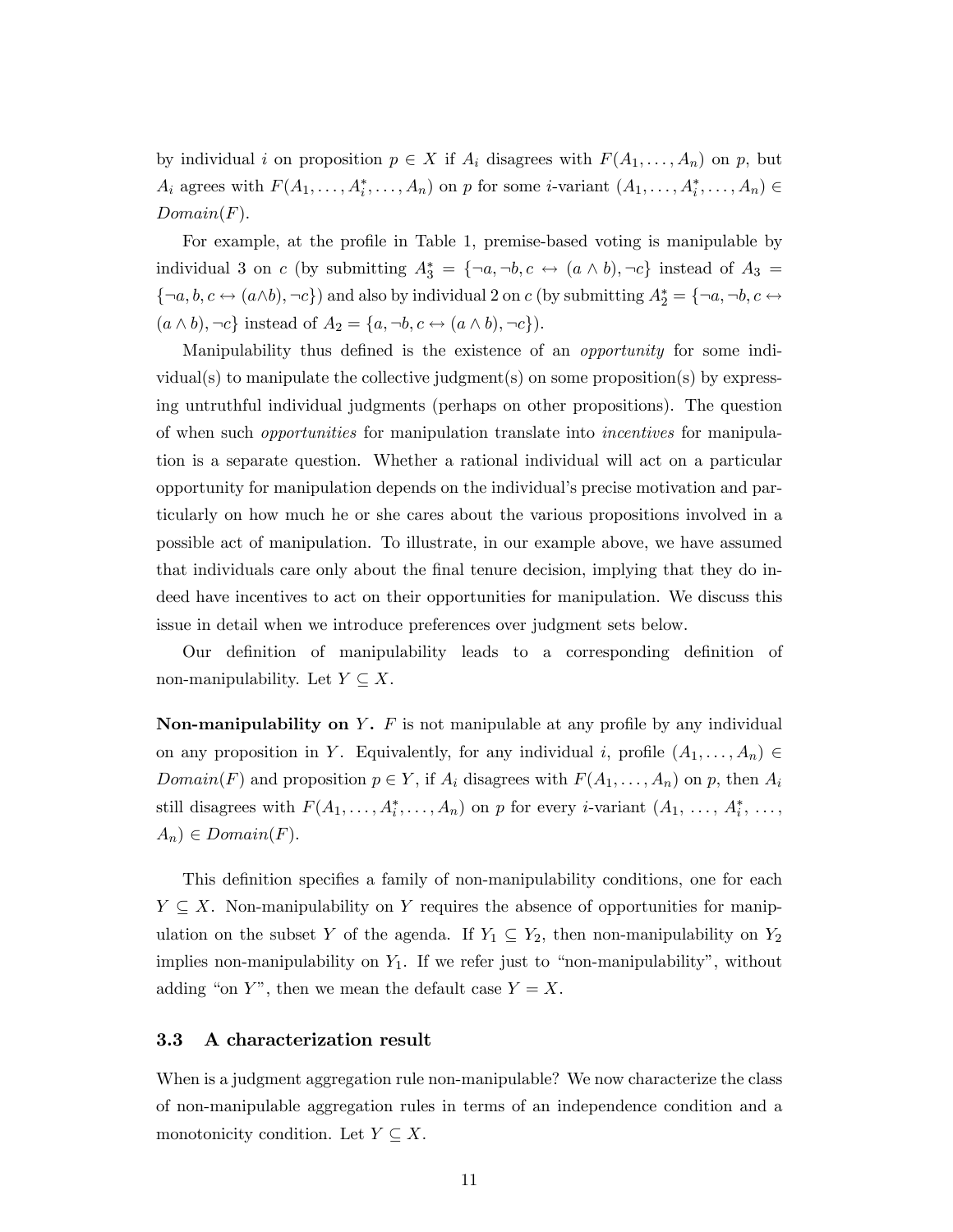**Independence on** Y. For any proposition  $p \in Y$  and profiles  $(A_1, \ldots, A_n)$ ,  $(A_1^*, \ldots,$  $A_n^*$   $\in$  *Domain*(*F*), if [for all individuals *i*,  $p \in A_i$  if and only if  $p \in A_i^*$ ] then  $[p \in F(A_1, ..., A_n)$  if and only if  $p \in F(A_1^*, ..., A_n^*)]$ .

**Monotonicity on** Y. For any proposition  $p \in Y$ , individual i and pair of i-variants  $(A_1,\ldots,A_n), (A_1,\ldots,A_i^*,\ldots,A_n) \in Domain(F)$  with  $p \notin A_i$  and  $p \in A_i^*$ ,  $[p \in A_i^*]$  $F(A_1, ..., A_n)$  implies  $p \in F(A_1, ..., A_i^*, ..., A_n)$ ].

**Weak Monotonicity on Y.** For any proposition  $p \in Y$ , individual i and judgment sets  $A_1, \ldots, A_{i-1}, A_{i+1}, \ldots, A_n$ , if there exists a pair of *i*-variants  $(A_1, \ldots, A_n)$ ,  $(A_1, \ldots, A_i^*, \ldots, A_n) \in Domain(F)$  with  $p \notin A_i$  and  $p \in A_i^*$ , then for some such pair  $[p \in F(A_1, ..., A_n) \text{ implies } p \in F(A_1, ..., A_i^*, ..., A_n)].$ 

Informally, independence on Y states that the collective judgment on each proposition in Y depends only on individual judgments on that proposition and not on individual judgments on other propositions. Monotonicity (respectively, weak monotonicity) on Y states that an additional individual's support for some proposition in Y never (respectively, not always) reverses the collective acceptance of that proposition (other individuals' judgments remaining fixed).

Again, we have defined families of conditions. If we refer just to "independence" or "(weak) monotonicity", without adding "on  $Y$ ", then we mean the default case  $Y = X$ .

**Theorem 1** Let X be any agenda. For each  $Y \subseteq X$ , if F satisfies universal domain, the following conditions are equivalent:

- (i) F is non-manipulable on  $Y$ ;
- (ii)  $F$  is independent on Y and monotonic on Y;
- (iii)  $F$  is independent on Y and weakly monotonic on Y.

Without a domain assumption (e.g., for a subdomain of the universal domain), (ii) and (iii) are equivalent, and each implies  $(i)$ .<sup>15</sup>

No assumption on the consistency or completeness of collective judgments is needed. The result can be seen as a preference-free analogue in judgment aggregation of a classic characterization of strategy-proof preference aggregation rules by Barberà et al. (1993).

 $15$ Under universal domain, (i), (ii) and (iii) are also equivalent to the conjunction of independence on Y and judgment-set-wise monotonicity on Y, which requires that, for all individuals  $i$ and all *i*-variants  $(A_1, ..., A_n), (A_1, ..., A_i^*, ..., A_n) \in Domain(F)$ , if  $A_i^* = F(A_1, ..., A_n)$  then  $F(A_1, ..., A_i^*, ..., A_n) \cap Y = F(A_1, ..., A_n) \cap Y$ .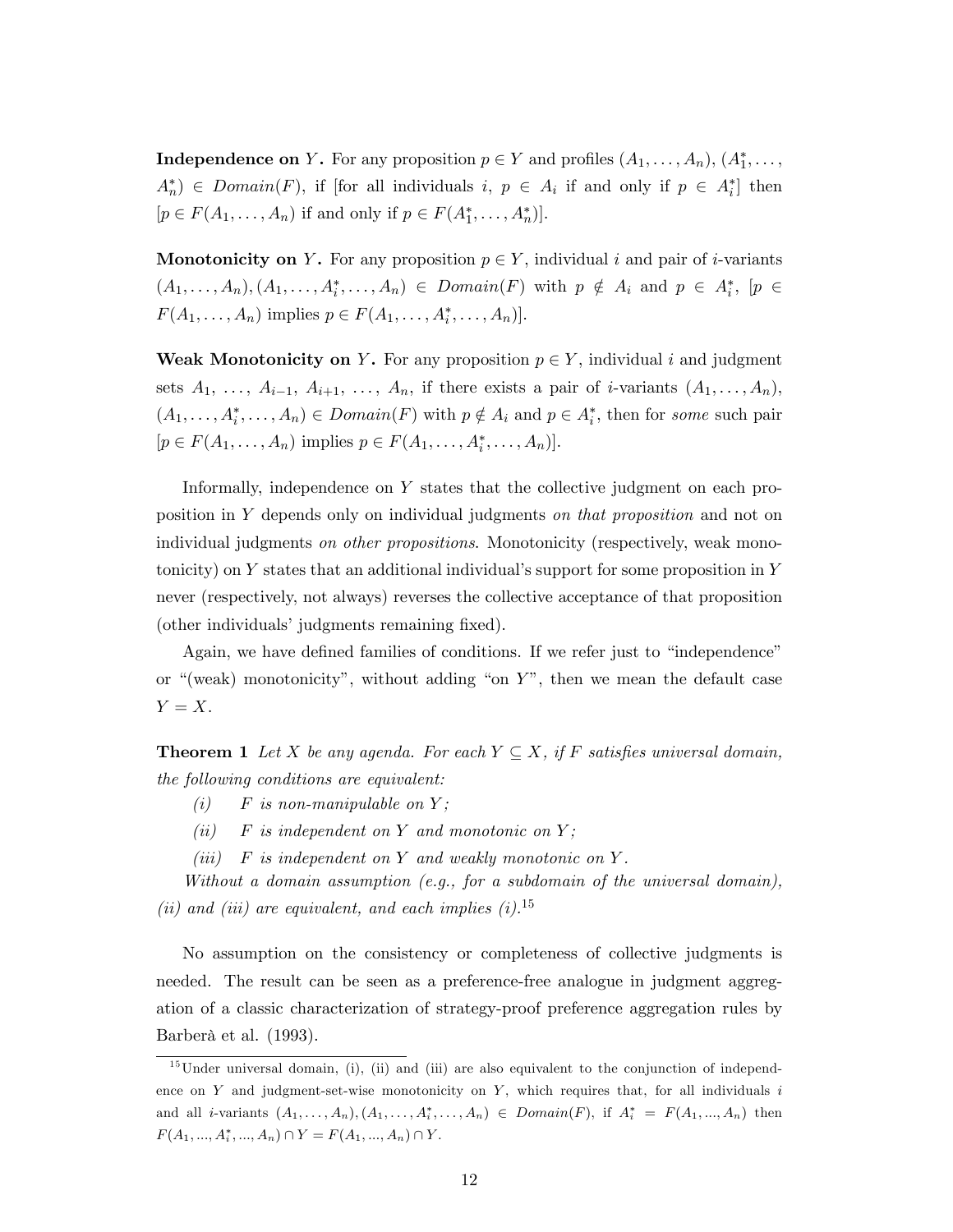In the case of a conjunctive (or disjunctive) agenda, conclusion-based voting is independent and monotonic, hence non-manipulable; premise-based voting is not independent, hence manipulable. But on the set of premises  $Y = \{a_1, \ldots, a_k\}^{+neg}$ premise-based voting is independent and monotonic (as premise-based voting on those premises is simply equivalent to propositionwise majority voting), and hence it is non-manipulable on Y.

#### 3.4 An impossibility result

Ideally, we want to achieve non-manipulability *simpliciter* and not just on some subset of the agenda. Conclusion-based voting is non-manipulable in this strong sense, but generates incomplete collective judgments. Are there any non-manipulable aggregation rules that generate consistent and complete collective judgments? We now show that, for a general class of agendas, including the agenda in the tenure example above, all non-manipulable aggregation rules satisfying some mild conditions are dictatorial.

To define this class of agendas, we define the notion of path-connectedness, a variant of the notion of total-blockedness introduced by Nehring and Puppe (2002) (originally in the model of "property spaces").<sup>16</sup> Informally, an agenda of propositions under consideration is *path-connected* if any two propositions in the agenda are logically connected with each other, either directly or indirectly, via a sequence of (conditional) logical entailments.

Formally, proposition p conditionally entails proposition q if  $\{p, \neg q\} \cup Y$  is inconsistent for some  $Y \subseteq X$  consistent with p and with  $\neg q$ . An agenda X is path-connected if, for all contingent<sup>17</sup> propositions  $p, q \in X$ , there is a sequence  $p_1, p_2, ..., p_k \in X$  (of length  $k \ge 1$ ) with  $p = p_1$  and  $q = p_k$  such that  $p_1$  conditionally entails  $p_2$ ,  $p_2$  conditionally entails  $p_3, ..., p_{k-1}$  conditionally entails  $p_k$ . The class of path-connected agendas includes conjunctive and disjunctive agendas (see the Appendix) and the preference agenda (Nehring 2003; Dietrich and List 2007a), which can be used to represent Condorcet-Arrow preference aggregation problems.

Consider the following conditions on an aggregation rule in addition to universal domain.

**Collective Rationality.** For any profile  $(A_1, \ldots, A_n) \in Domain(F)$ ,  $F(A_1, \ldots, A_n)$ is consistent and complete.<sup>18</sup>

 $16$  For a compact logic, path-connectedness is equivalent to total blockedness; in the general case, path-connectedness is weaker.

<sup>&</sup>lt;sup>17</sup>We call a proposition  $p \in L$  *contingent* if both  $\{p\}$  and  $\{\neg p\}$  are consistent.

 $18$  Although completeness is conventionally called a rationality requirement, one may consider con-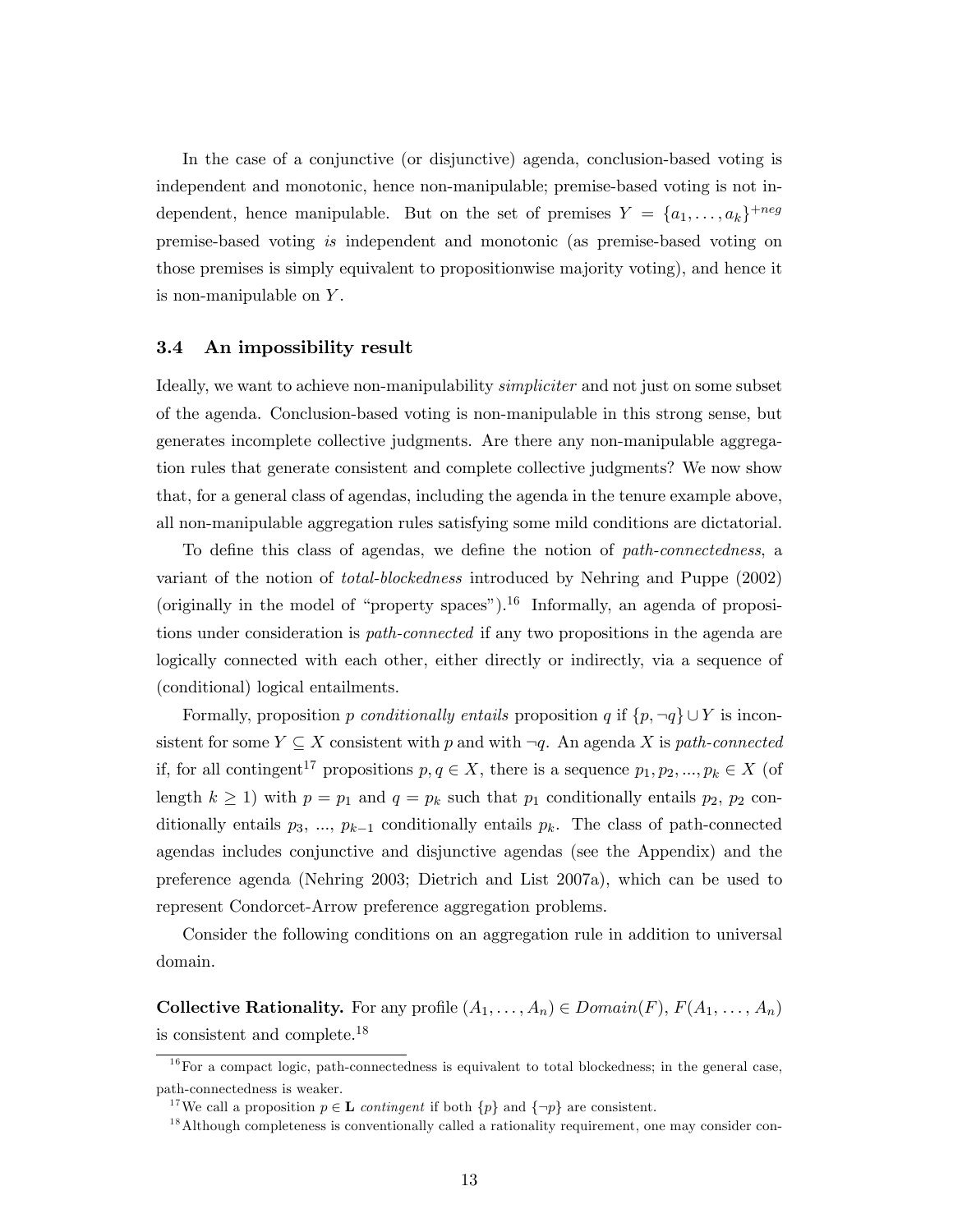**Responsiveness.** For any contingent proposition  $p \in X$ , there exist two profiles  $(A_1, \ldots, A_n)$ ,  $(A_1^*, \ldots, A_n^*) \in Domain(F)$  such that  $p \in F(A_1, \ldots, A_n)$  and  $p \notin F(A_1^*, \ldots, A_n^*).$ 

**Theorem 2** For a path-connected agenda  $X$  (e.g., a conjunctive, disjunctive or preference agenda), an aggregation rule  $F$  satisfies universal domain, collective rationality, responsiveness and non-manipulability if and only if  $F$  is a dictatorship of some individual.

For the important case of compact logical languages, this result also follows from Theorem 1 above and Nehring and Puppe's (2002) characterization of monotonic and independent aggregation rules for totally blocked agendas.<sup>19</sup> Theorem 2 is the judgment aggregation analogue of the Gibbard-Satterthwaite theorem on preference aggregation, which shows that dictatorships are the only strategy-proof social choice functions that satisfy universal domain, have three or more options in their range and always produce a determinate winner (Gibbard 1973; Satterthwaite 1975). Below we restate Theorem 2 using a game-theoretic strategy-proofness condition.

In the special case of the preference agenda, however, there is an interesting disanalogy between Theorem 2 and the Gibbard-Satterthwaite theorem. As a collectively rational judgment aggregation rule for the preference agenda represents an Arrowian social welfare function, Theorem 2 establishes an impossibility result on the non-manipulability of social welfare functions (generating orderings as in Arrowís framework) as opposed to social choice functions (generating winning options as in the Gibbard-Satterthwaite framework); for a related result, see Bossert and Storcken (1992).

If the agenda is not path-connected, then there may exist non-dictatorial aggregation rules satisfying all of Theorem 2ís conditions; examples of such agendas are not only trivial agendas (containing a single proposition-negation pair or several logically independent such pairs), but also agendas involving only conditionals, including the simple example  $X = \{a, b, a \rightarrow b\}^{+neg}$  (Dietrich forthcoming).

By contrast, for atomically closed or atomic agendas, special cases of path-connected agendas with very rich logical connections, an even stronger impossibility result holds, in which Theorem 2's responsiveness condition is significantly weakened.<sup>20</sup>

sistency more important. But if the agenda includes all those propositions on which collective judgments are (practically) required, completeness seems reasonable. Below we discuss relaxing it.

 $19$ Nehring and Puppe's result implies that the theorem's agenda assumption is maximally weak.

<sup>&</sup>lt;sup>20</sup> Agenda X is *atomically closed* if (i) X belongs to classical propositional logic, (ii) if an atomic proposition a occurs in some  $p \in X$  then  $a \in X$ , and (iii) for any atomic propositions  $a, b \in X$ , we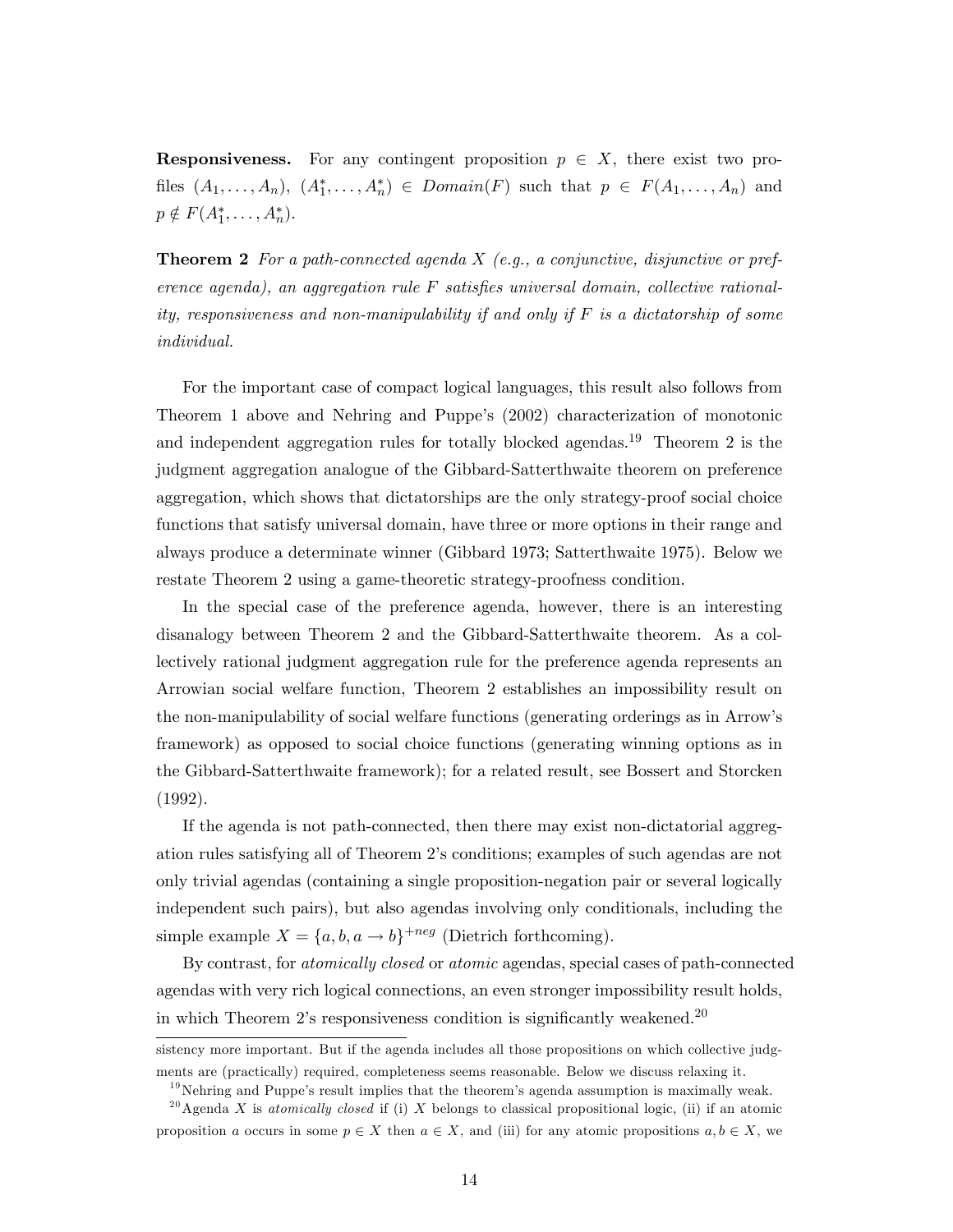Weak Responsiveness. The aggregation rule is non-constant. Equivalently, there exist two profiles  $(A_1, \ldots, A_n)$ ,  $(A_1^*, \ldots, A_n^*) \in Domain(F)$  such that  $F(A_1, \ldots, A_n)$  $\neq F(A_1^*, \ldots, A_n^*).$ 

**Theorem 3** For an atomically closed or atomic agenda X, an aggregation rule  $F$  satisfies universal domain, collective rationality, weak responsiveness and non-manipulability if and only if  $F$  is a dictatorship of some individual.

Given Theorem 1 above, this result follows immediately from theorems by Pauly and van Hees (2006) (for atomically closed agendas) and Dietrich (2006) (for atomic ones).

### 3.5 Avoiding the impossibility result

To find non-manipulable and non-dictatorial aggregation rules, we must relax at least one condition in Theorems 2 or 3. Non-responsive rules are usually unattractive. Permitting inconsistent collective judgments also seems unattractive. But the following may sometimes be defensible.

Incompleteness. For a conjunctive or disjunctive agenda, conclusion-based voting is non-manipulable. It generates incomplete collective judgments and is only weakly responsive; this may be acceptable when no collective judgments on the premises are required. More generally, *propositionwise supermajority rules*  $-$  requiring a supermajority of a particular size (or even unanimity) for the acceptance of a proposition  $-\frac{1}{2}$ are consistent and non-manipulable (by Theorem 1), again at the expense of violating completeness as neither member of a pair  $p, \neg p \in X$  might obtain the required supermajority. For a Önite agenda (or compact logical languages), a supermajority rule requiring at least  $m$  votes for the acceptance of any proposition guarantees collective consistency if and only if  $m > n - n/z$ , where z is the size of the largest minimal inconsistent set  $Z \subseteq X$  (Dietrich and List 2007b; List 2004).

Domain restriction. By suitably restricting the domain of propositionwise majority voting, this rule becomes consistent; it is also non-manipulable as it is independent and monotonic. This result holds, for example, for the domain of all profiles of consistent and complete individual judgment sets satisfying the structure condition of have  $a \wedge b, a \wedge \neg b, \neg a \wedge b, \neg a \wedge \neg b \in X$  (Pauly and van Hees 2006). X is atomic if  $\{\neg p : p$  is an atom of X is inconsistent, where  $p \in X$  is an atom of X if p is consistent but inconsistent with some member of each pair  $q, \neg q \in X$  (Dietrich 2006). In both cases, X must contain two (or more) contingent propositions p and q, with p not equivalent to q or  $\neg q$ .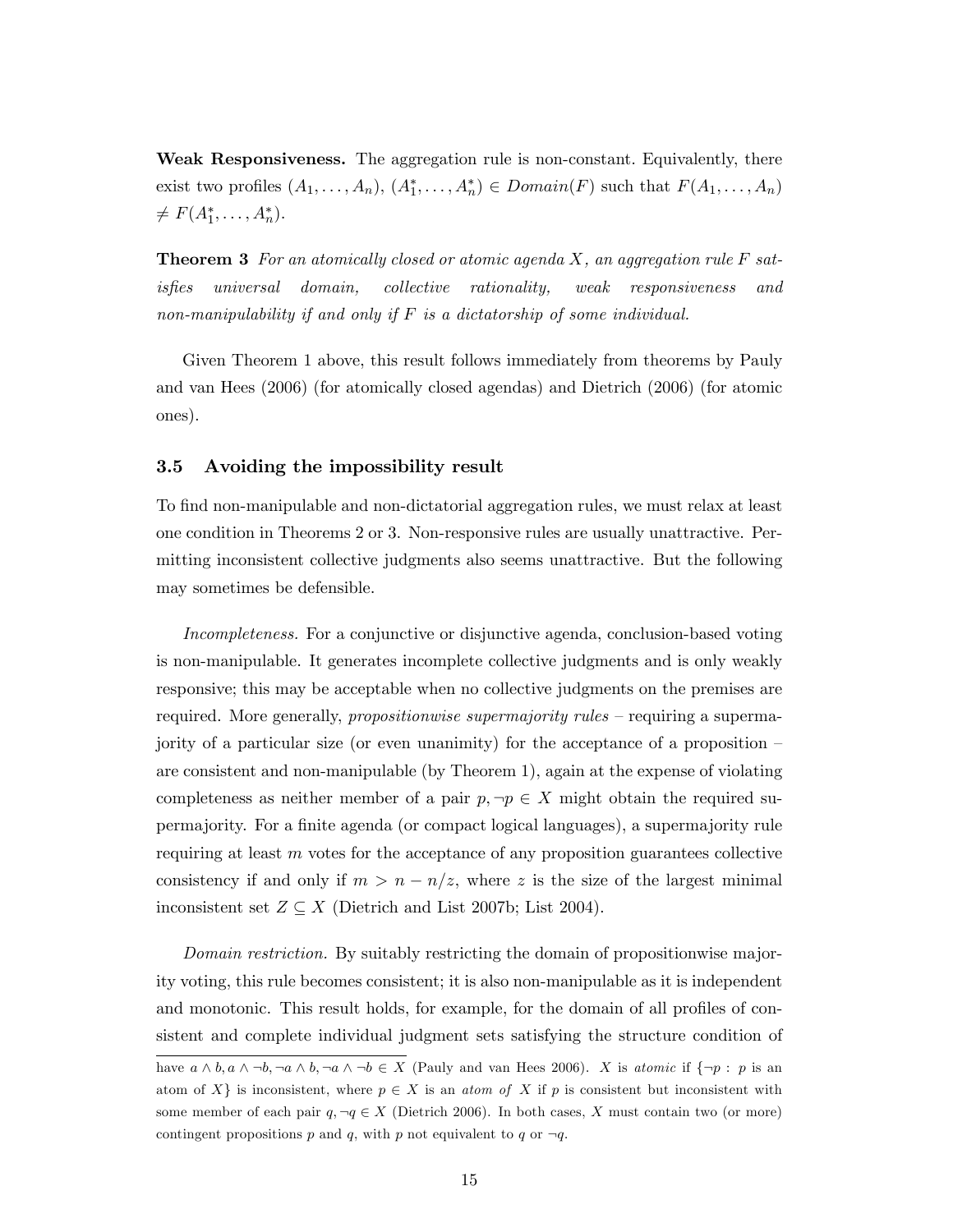unidimensional alignment (List  $2003$ ).<sup>21</sup> Informally, unidimensional alignment requires that the individuals can be aligned from left to right (under any interpretation of "left" and "right") such that, for each proposition on the agenda, the individuals accepting the proposition are either exclusively to the left, or exclusively to the right, of those rejecting it. This structure condition captures a shared unidimensional conceptualization of the decision problem by the decision-makers. In debates on deliberative democracy, it is sometimes hypothesized that group deliberation may reduce disagreement so as to bring about such a shared unidimensional conceptualization (Miller 1992; Dryzek and List 2003), sometimes also described as a "meta-consensus" (List 2002a).

### 4 Strategy-proofness

Non-manipulability is not yet a game-theoretic concept. We now define strategyproofness, a game-theoretic concept that depends on individual preferences (over judgment sets held by the group). We identify assumptions on individual preferences that render strategy-proofness equivalent to non-manipulability and discuss the plausibility of these assumptions.

#### 4.1 Preference relations over judgment sets

We interpret a judgment aggregation problem as a game with  $n$  players (the individuals).<sup>22</sup> The game form is given by the aggregation rule: each individual's possible actions are the different judgment sets the individual can submit to the aggregation rule (which may or may not coincide with the individual's true judgment set); the outcomes are the collective judgment sets generated by the aggregation rule.

To specify the game fully, we assume that each individual, in addition to holding a true judgment set  $A_i$ , also has a preference relation  $\succsim_i$  over all possible outcomes of the game, i.e., over all possible collective judgment sets of the form  $A \subseteq X$ . For any two judgment sets,  $A, B \subseteq X, A \succsim_{i} B$  means that individual i weakly prefers the group to endorse A as the collective judgment set rather than B. We assume that  $\sum_{i=1}^{n}$ is reflexive and transitive, but do not require it to be complete.<sup>23</sup> Individuals need

 $^{21}$  For a related result on preference aggregation, see Saporiti and Thomé (2005).

 $22$  For an earlier version of this game-theoretic interpretation of judgment aggregation, the notion of closeness-respecting preferences over judgment sets, and a sufficient condition for strategy-proofness (in a sequential context), see List (2002b, 2004).

 $^{23}$  $\lesssim_i$  is: reflexive if, for any A,  $A \gtrsim_i A$ ; transitive if, for any A, B, C, A  $\gtrsim_i B$  and B  $\gtrsim_i C$  implies  $A \succsim_i C$ ; complete if, for any distinct A, B,  $A \succsim_i B$  or  $B \succsim_i A$ .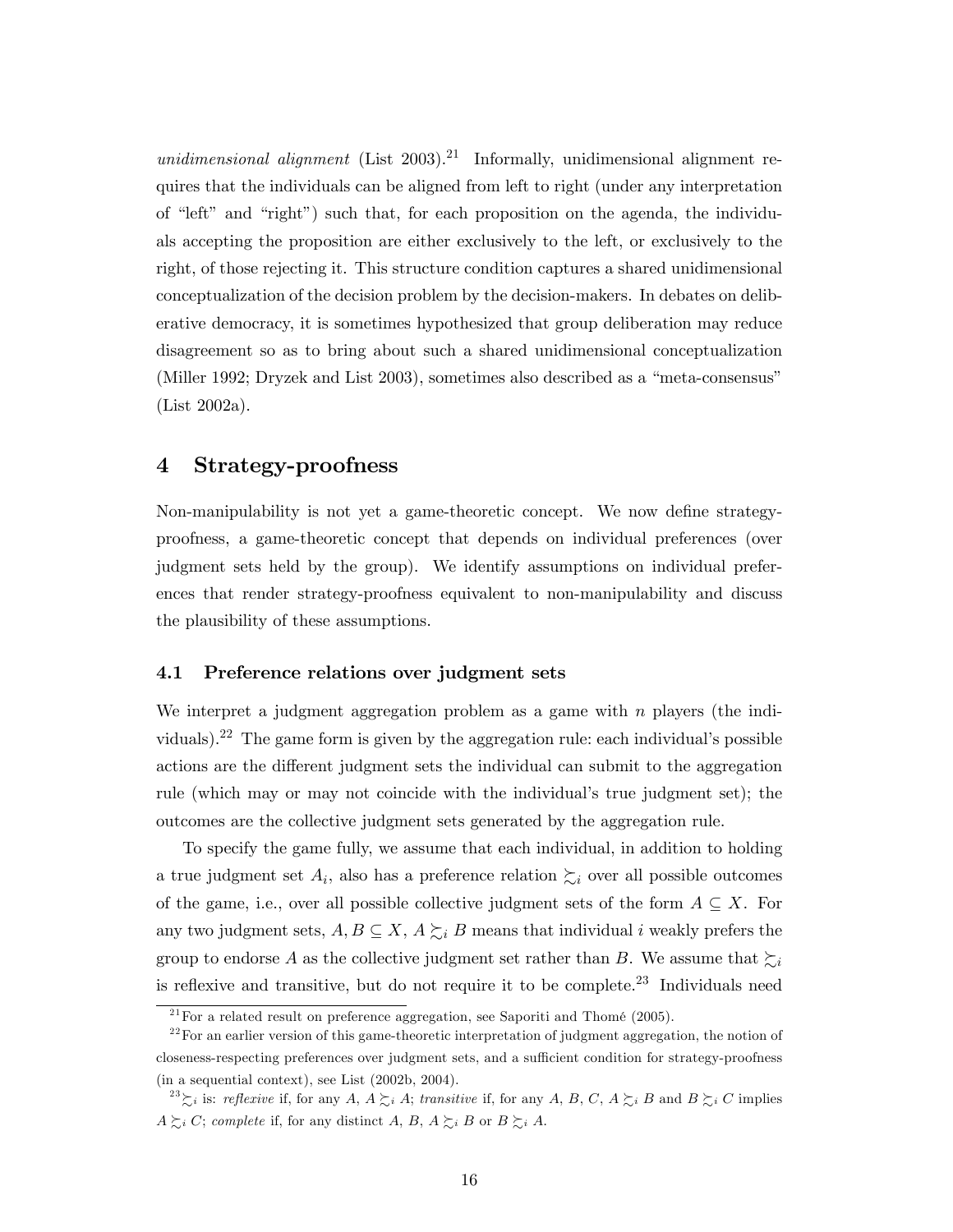not be able to rank all pairs of judgment sets relative to each other; in principle, our model allows studying a further relaxation of these conditions.

What preferences over collective judgment sets can we expect an individual  $i$  to hold when is judgment set is  $A_i$ ? The answer is not straightforward, and it may even be difficult to say *anything* about i's preferences on the basis of  $A_i$  alone. To illustrate this, consider first a single proposition  $p$ , say,  $C_2$  emissions lead to global warming". If individual i judges that  $p$  (i.e.,  $p \in A_i$ ), it does not necessarily follow that i wants the group to judge that  $p$ . Just imagine that i owns an oil company which benefits from low taxes on  $CO<sub>2</sub>$  emissions, and that taxes are increased if and only if the group judges that  $p$ . In general, accepting  $p$  and wanting the group to accept p are conceptually distinct (though the literature is often unclear about this distinction). Whether acceptance and desire of group acceptance happen to coincide in a particular case is an empirical question.<sup>24</sup> There are important situations in which the two may indeed be reasonably expected to coincide. An important example is that of epistemically motivated individuals: here each individual prefers group judgments that she considers closer to the truth, where she may consider her own judgments as the truth. A non-epistemically motivated individual prefers judgment sets for reasons other than the truth, for example because she personally benefits from group actions resulting from the collective endorsement of some judgment sets rather than others.<sup>25</sup>

We now give examples of possible assumptions (empirical claims) on how the individuals' preferences are related to their judgment sets. Which of these assumptions is correct depends on the group of individuals and the aggregation problem in question. Different assumptions capture different motivations of the individuals, as illustrated above. Specifically, the assumption of "unrestricted" preferences captures the case where an individualís preferences are not in any systematic way linked to her judgments; the assumption of "top-respecting" preferences and the stronger one of

 $^{24}$ This argument identifies accepting with believing, thus interpreting judgment sets as (binary) belief sets, and judgment aggregation as the aggregation of (binary) belief sets into group belief sets. Although this interpretation is standard, other interpretations are possible. If accepting means desiring, judgment aggregation is the aggregation of (binary) desire sets into group desire sets. It is then more plausible that i wants the group to accept (desire) the propositions that i accepts (desires).

 $^{25}$ Even non-epistemically motivated individuals may sometimes prefer group judgments that match their own individual judgments. Suppose each individual is motivated by her desires over outcomes of group actions, which depend on the state of the world. Suppose, further, all individuals hold the same desires over outcomes but different beliefs about the state of the world, and each individual is convinced that her own beliefs are true and that their collective acceptance would lead to the desired outcomes. Such individuals may want the group judgments to match their individual judgments, but mainly to satisfy their desires over outcomes rather than to bring about true group beliefs.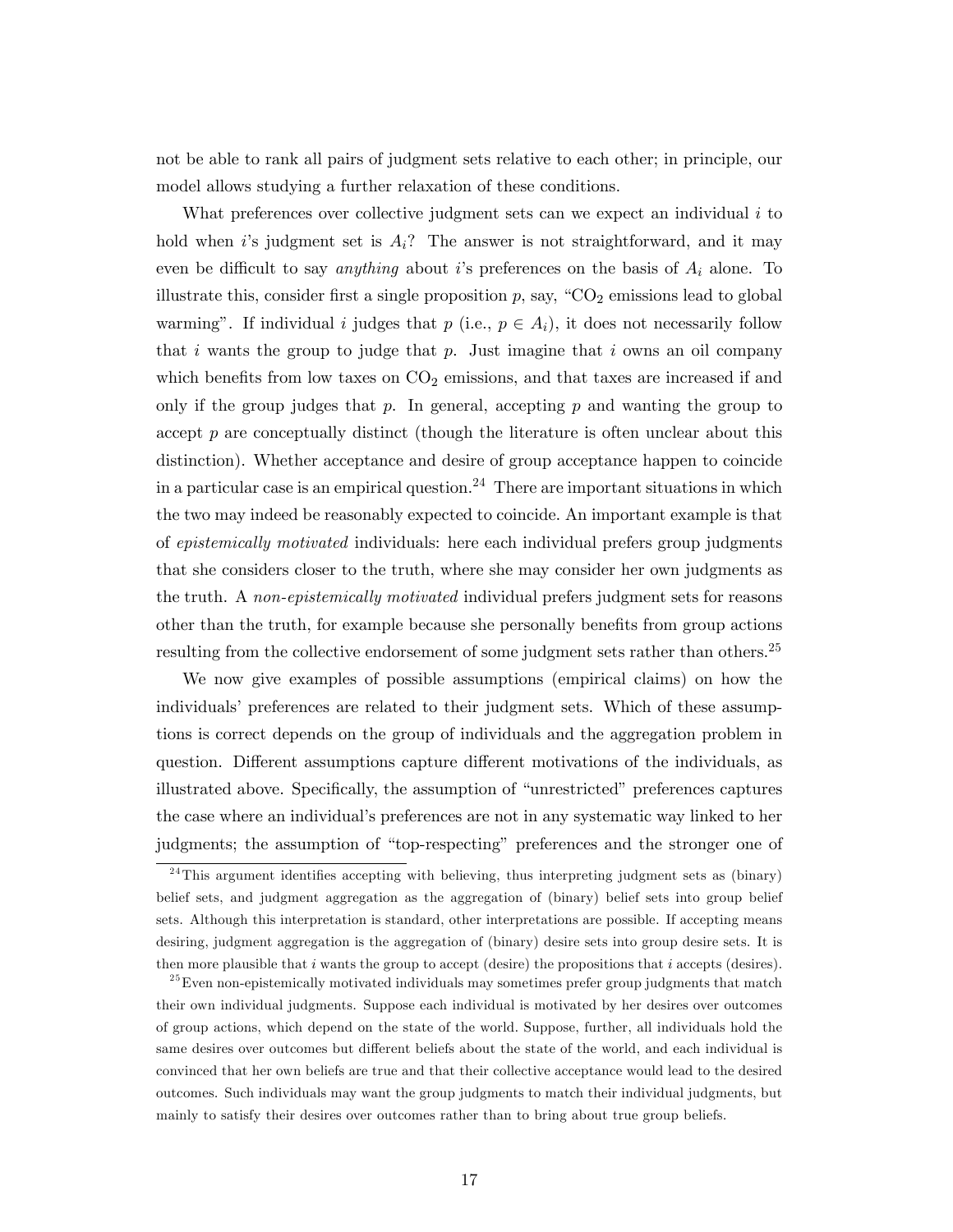"closeness-respecting" preferences capture situations in which agents would like group judgments to agree with their own judgments. We use a function  $C$  that assigns to each possible judgment set  $A_i$  a non-empty set  $C(A_i)$  of (reflexive and transitive) preference relations that are considered "compatible" with  $A_i$  (i.e., possible given  $A_i$ ). Our examples of preference assumptions can be stated formally as follows (in increasing order of strength).

Unrestricted preferences. For each  $A_i$ ,  $C(A_i)$  is the set of all preference relations  $\succsim$  (regardless of  $A_i$ ).

Top-respecting preferences. For each  $A_i$ ,  $C(A_i)$  is the set of all preference relations  $\succsim$  for which  $A_i$  is a most preferred judgment set, i.e.,  $C(A_i) = \{\succsim: A_i \succsim B \text{ for all } i\}$ judgment sets  $B$ .

To define "closeness-respecting" preferences, we say that a judgment set  $B$  is at least as close to  $A_i$  on some  $Y \subseteq X$  as another judgment set  $B^*$  if, for all propositions  $p \in Y$ , if  $B^*$  agrees with  $A_i$  on p, then B also agrees with  $A_i$  on p. For example,  $\{\neg a, b, c \leftrightarrow (a \wedge b), \neg c\}$  is at least as close to  $\{a, b, c \leftrightarrow (a \wedge b), c\}$  on X as  $\{\neg a, \neg b, c \leftrightarrow (a \wedge b), c\}$  $(a \wedge b), \neg c$ , <sup>26</sup> whereas  $\{\neg a, b, c \leftrightarrow (a \wedge b), \neg c\}$  and  $\{a, \neg b, c \leftrightarrow (a \wedge b), \neg c\}$  are unranked in terms of relative closeness to  $\{a, b, c \leftrightarrow (a \wedge b), c\}$  on X. We say that a preference relation  $\succsim$  respects closeness to  $A_i$  on Y if, for any two judgment sets B and B<sup>\*</sup>, if B is at least as close to  $A_i$  as  $B^*$  on Y, then  $B \succsim B^*$ .

*Closeness-respecting preferences on Y (for some Y*  $\subseteq$  *X).* For each  $A_i$ ,  $C(A_i)$  is the set of all preference relations  $\succeq$  that respect closeness to  $A_i$  on Y, and we write  $C = C_Y$ .

In the important case  $Y = X$ , we drop the reference "on Y" and speak of closenessrespecting preferences *simpliciter*. One element of  $C_X(A_i)$  is the (complete) preference relation induced by the Hamming distance to  $A_i$ <sup>27</sup> Below we analyse the important cases of "reason-oriented" and "outcome-oriented" preferences, where  $Y$  is given by particular subsets of X. Generally, if  $Y_1 \subseteq Y_2$ , then, for all  $A_i$ ,  $C_{Y_1}(A_i) \subseteq C_{Y_2}(A_i)$ .

 $^{26}$ In fact, it is "closer", where "closer than" is the strong component of "at least as close as".

<sup>&</sup>lt;sup>27</sup>The Hamming distance between two judgment sets B and B<sup>\*</sup> is  $d(B, B^*) := |\{p \in X : B$ and  $B^*$  disagree on  $p$ }. The preference relation  $\succeq$  induced by Hamming distance to  $A_i$  is defined, for any  $B, B^*$ , by  $[B \succeq B^*$  if and only if  $d(B, A_i) \leq d(B^*, A_i)$ . For the preference agenda, a preference relation  $\succeq$  over judgment sets (each representing a preference ordering over the option set K) represents a meta-preference over preference orderings. Bossert and Storcken (1992) use the Kemeny distance between preference orderings to obtain such a meta-preference. For related work on distances between preferences and theories, see Baigent (1987) and Schulte (2005), respectively.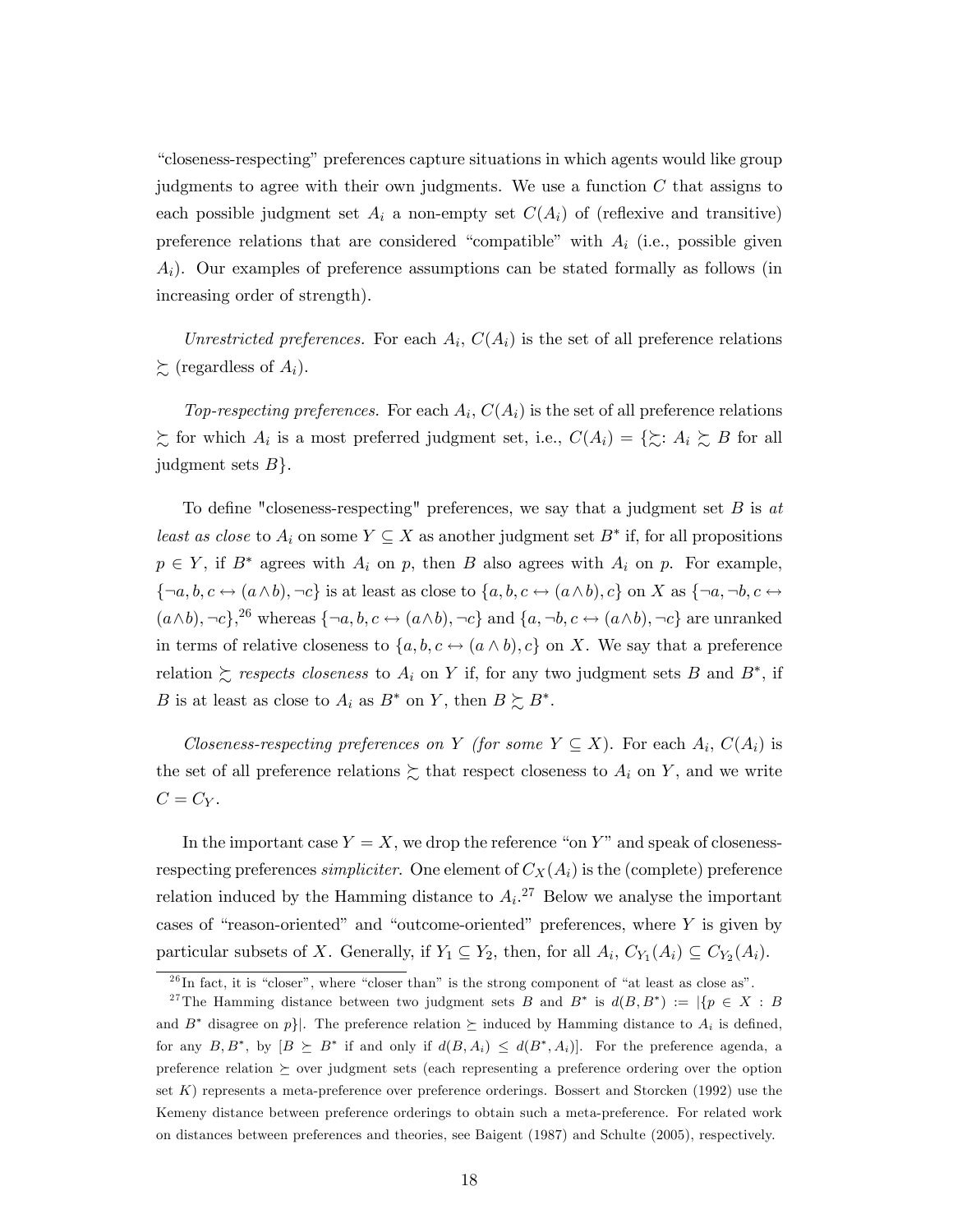#### 4.2 A strategy-proofness condition

Given a specification of the function  $C$ , an aggregation rule is strategy-proof for  $C$  if, for any profile, any individual and any preference relation compatible with the individual's judgment set (according to  $C$ ), the individual (weakly) prefers the outcome of expressing her judgment set truthfully to any outcome that would result from misrepresenting her judgment set.

**Strategy-proofness for C.** For any individual i, profile  $(A_1, \ldots, A_n)$  $\in Domain(F)$  and preference relation  $\succsim_i \in C(A_i), F(A_1, \ldots, A_n) \succsim_i F(A_1, \ldots, A_n)$  $A_i^*, \ldots, A_n$  for every *i*-variant  $(A_1 \ldots, A_i^*, \ldots, A_n) \in Domain(F).^{28}$ 

If the aggregation rule  $F$  has the universal domain, then strategy-proofness implies that truthfulness is a weakly dominant strategy for every individual.<sup>29</sup> Our definition of strategy-proofness (generalizing List 2002b, 2004) is similar to Gibbardís (1973) and Satterthwaite's (1975) classical one and related to other definitions of strategyproofness in the literature on preference aggregation (particularly, for  $C_X$ , those by Barberà et al. 1993, 1997 and Nehring and Puppe 2002, employing the notion of generalized single-peaked preferences).

As in the case of non-manipulability above, we have defined a family of strategyproofness conditions, one for each specification of  $C$ . This means that different motivational assumptions about the individuals lead to different strategy-proofness conditions. If individuals have very restrictive preferences over possible judgment sets, then strategy-proofness is easier to achieve than if their preferences are largely unrestricted. Formally, if two functions  $C_1$  and  $C_2$  are such that  $C_1 \subseteq C_2$  (i.e., for each  $A_i$ ,  $C_1(A_i) \subseteq C_2(A_i)$ , then strategy-proofness for  $C_1$  is less demanding than (i.e., implied by) strategy-proofness for  $C_2$ . The more preference relations are compatible with each individual judgment set, the more demanding is the corresponding requirement of strategy-proofness.

<sup>&</sup>lt;sup>28</sup>Our definition of strategy-proofness can be generalized by admitting a different function  $C_i$  for each individual i. This removes a homogeneity assumption, whereby, if individuals i and j hold the same judgment set  $A_i = A_j$ , then their preference relations fall into the same set  $C(A_i) = C(A_j)$ . The homogeneity assumption is undemanding when  $C(A_i)$  is large.

<sup>&</sup>lt;sup>29</sup>This interpretation of strategy-proofness holds for product domains. For certain subdomains of the universal domain (i.e., non-product domains), we do not have a strictly well defined game, but our definition of strategy-proofness remains applicable and can be reinterpreted as one of "conditional strategy-proofness" for non-product domains, as discussed by Saporiti and Thomé (2005).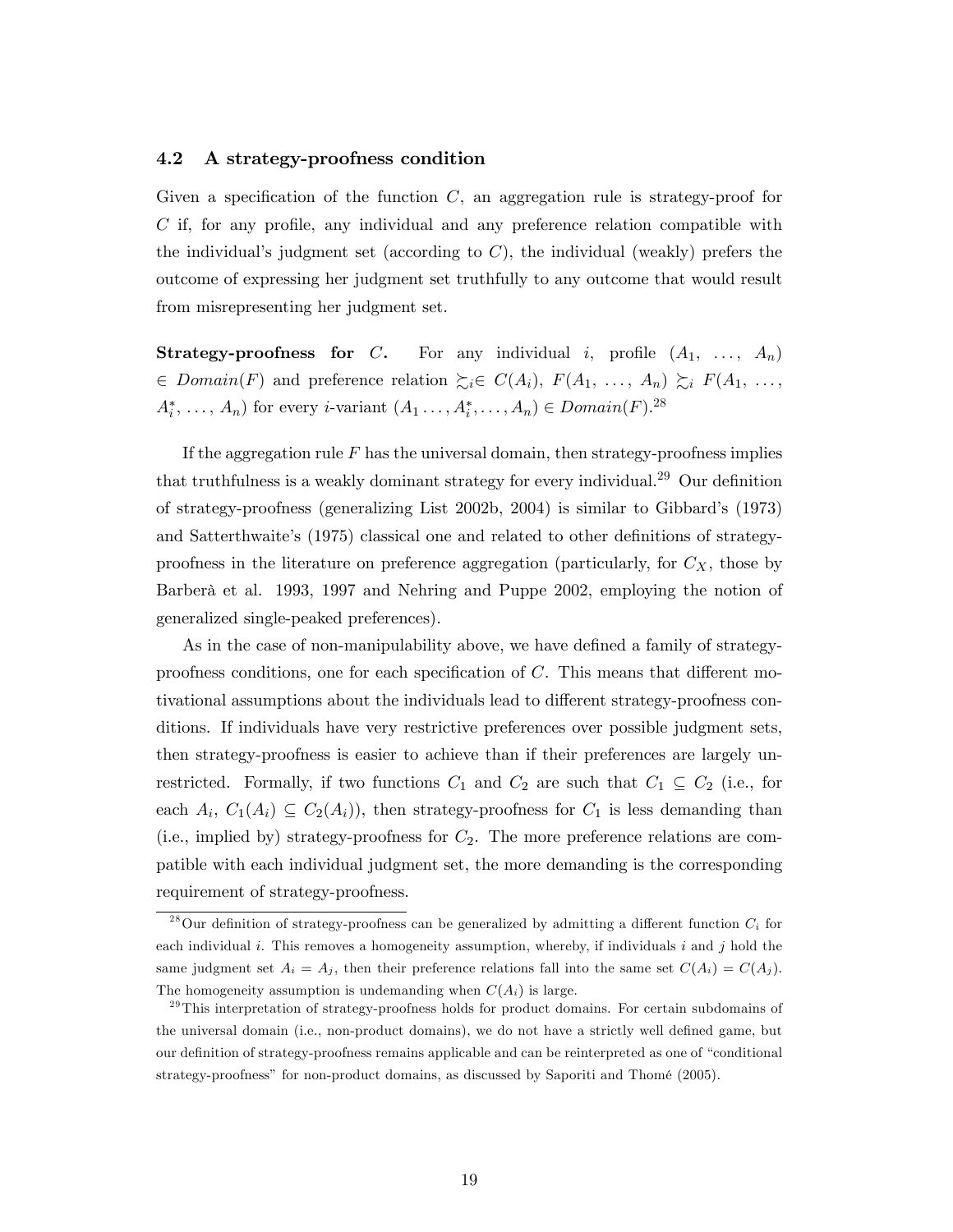#### 4.3 The equivalence of strategy-proofness and non-manipulability

What is the logical relation between non-manipulability as defined above and strategyproofness? We show that, if preferences are closeness-respecting (on some  $Y \subseteq X$ ), then an equivalence between these two concepts arises. Let  $X$  be any agenda.

**Theorem 4** For each  $Y \subseteq X$ , F is strategy-proof for  $C_Y$  if and only if F is nonmanipulable on Y.

In other words, for any subset Y of the agenda X (including the case  $Y =$  $X$ ), strategy-proofness of an aggregation rule for closeness-respecting preferences on Y is equivalent to non-manipulability on the propositions in Y. In particular, strategy-proofness for closeness-respecting preferences *simpliciter* is equivalent to non-manipulability *simpliciter*. This also implies that, for unrestricted or toprespecting preferences, strategy-proofness is more demanding than our default condition of non-manipulability, whereas, for closeness-respecting preferences on some  $Y \subseteq X$ , it is less demanding.

Given the equivalence result of Theorem 4, we can now state corollaries of Theorems 1 and 2 above for strategy-proofness:<sup>30</sup>

**Corollary 1** For each  $Y \subseteq X$ , if F satisfies universal domain, the following conditions are equivalent:

- (i) F is strategy-proof for  $C_Y$ ;
- (ii)  $F$  is independent on Y and monotonic on Y;
- (iii)  $F$  is independent on  $Y$  and weakly monotonic on  $Y$ .

Without a domain assumption (e.g., for a subdomain of the universal domain),  $(ii)$  and  $(iii)$  are equivalent, and each implies  $(i)$ .

**Corollary 2** For a path-connected agenda  $X$  (e.g., a conjunctive, disjunctive or preference agenda), an aggregation rule  $F$  satisfies universal domain, collective rationality, responsiveness and strategy-proofness for  $C_X$  if and only if F is a dictatorship of some individual.

Corollary 2 is a judgment aggregation analogue of Nehring and Puppe's (2002) characterization of strategy-proof social choice functions in the model of "property" spaces".<sup>31</sup> The negative part of corollary 2 (i.e., if an aggregation rule satisfies the

 $30$ Our remarks on Theorems 1 and 2 above also apply to Corollaries 1 and 2.

 $31$  For compact logics, it follows from their result via Corollary 1. As noted, a disanalogy lies in the aggregation rule's different informational input. In Barberà et al. (1993, 1997) and Nehring and Puppe (2002), each individual submits a preference relation, here a single judgment set. Under some conditions, judgment sets can be associated with peaks of preference relations.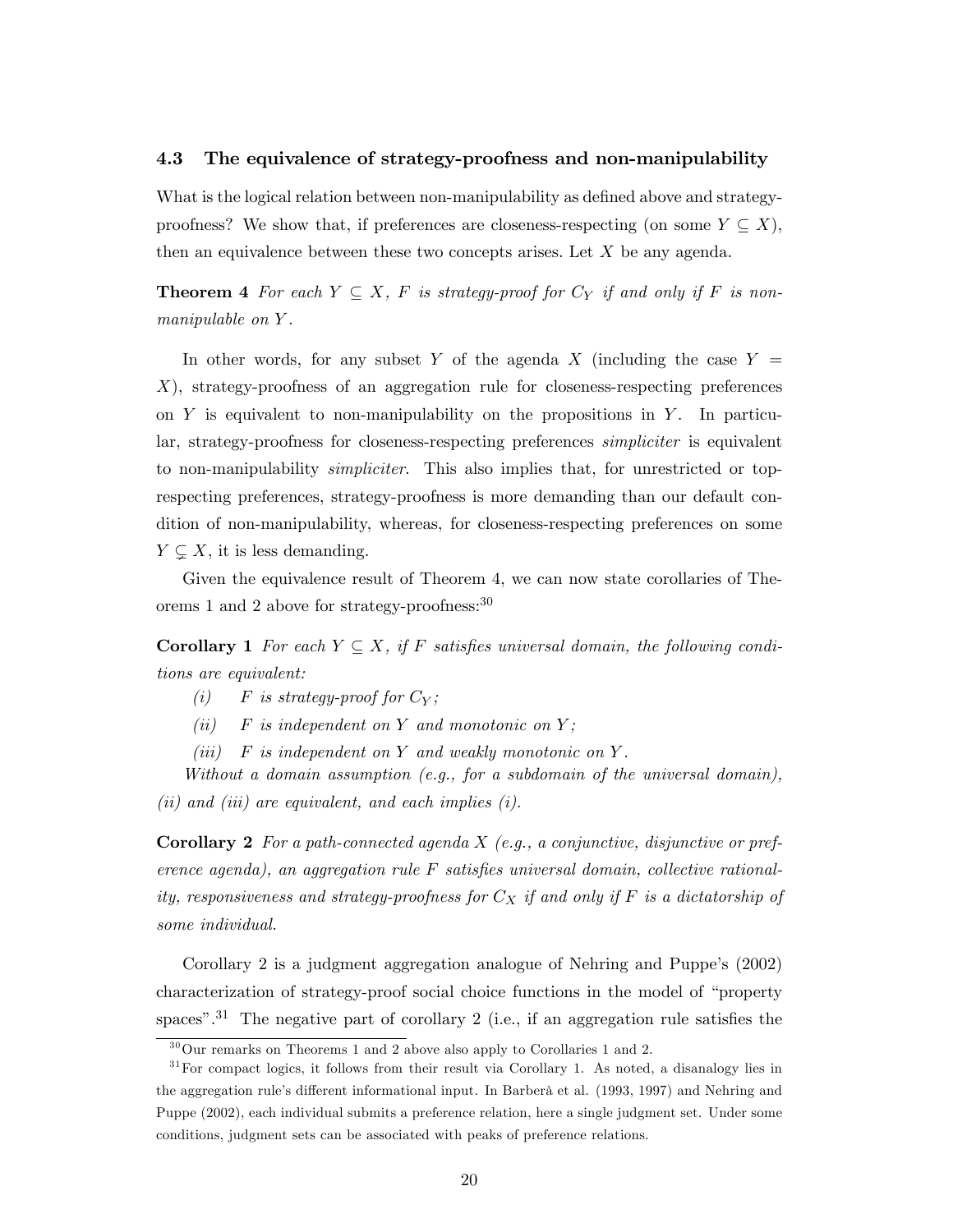conditions, then it is a dictatorship) holds not only for closeness-respecting preferences  $(C_X)$  but for any preference specification C at least as broad as  $C_X$ , i.e.,  $C_X \subseteq C$ , as strategy-proofness for C then implies strategy-proofness for  $C_X$ . The positive part of corollary 2 (i.e., if an aggregation rule is a dictatorship, then it satisfies the conditions) holds for any preference specification  $C$  allowing only top-respecting preferences, i.e., for any C such that, if  $\zeta \in C(A_i)$ , then  $A_i \succeq B$  for all judgment sets B; otherwise a dictatorship, although non-manipulable, is not strategy-proof (to see this point, recall the example of the oil company in Section 4.1).

In summary, if the individualsí preferences over judgment sets are unrestricted, top-respecting or closeness-respecting, we obtain a negative result. Moreover, in analogy with Theorem 3 above, for atomically closed or atomic agendas, we get an impossibility result even if we weaken responsiveness to the requirement of a nonconstant aggregation rule.

### 5 Outcome- and reason-oriented preferences

As we have introduced families of strategy-proofness and non-manipulability conditions, it is interesting to consider some less demanding conditions within these families. If we demand strategy-proofness for  $C = C_X$ , equivalent to non-manipulability simpliciter, this precludes all incentives for manipulation, where individuals have closeness-respecting preferences. But individual preferences may sometimes fall into a more restricted set: they may be closeness-respecting on some subset  $Y \subsetneq X$ , in which case it is sufficient to require strategy-proofness for  $C_Y$ . As an illustration, we now apply these ideas to the case of a conjunctive (analogously disjunctive) agenda.

### 5.1 DeÖnitions

Let  $X$  be a conjunctive (or disjunctive) agenda. Two important cases of closenessrespecting preferences on Y are the following.

Outcome-oriented preferences.  $C = C_{Y_{outcome}}$ , where  $Y_{outcome} = \{c\}^{+neg}$ . Reason-oriented preferences.  $C = C_{Y_{reason}}$ , where  $Y_{reason} = \{a_1, ..., a_k\}^{+neg}$ .

An individual with outcome-oriented preferences cares only about achieving a collective judgment on the conclusion that matches her own judgment, regardless of the premises. Such preferences make sense if only the conclusion but not the premises have consequences the individual cares about. An individual with reason-oriented preferences cares only about achieving collective judgments on the premises that match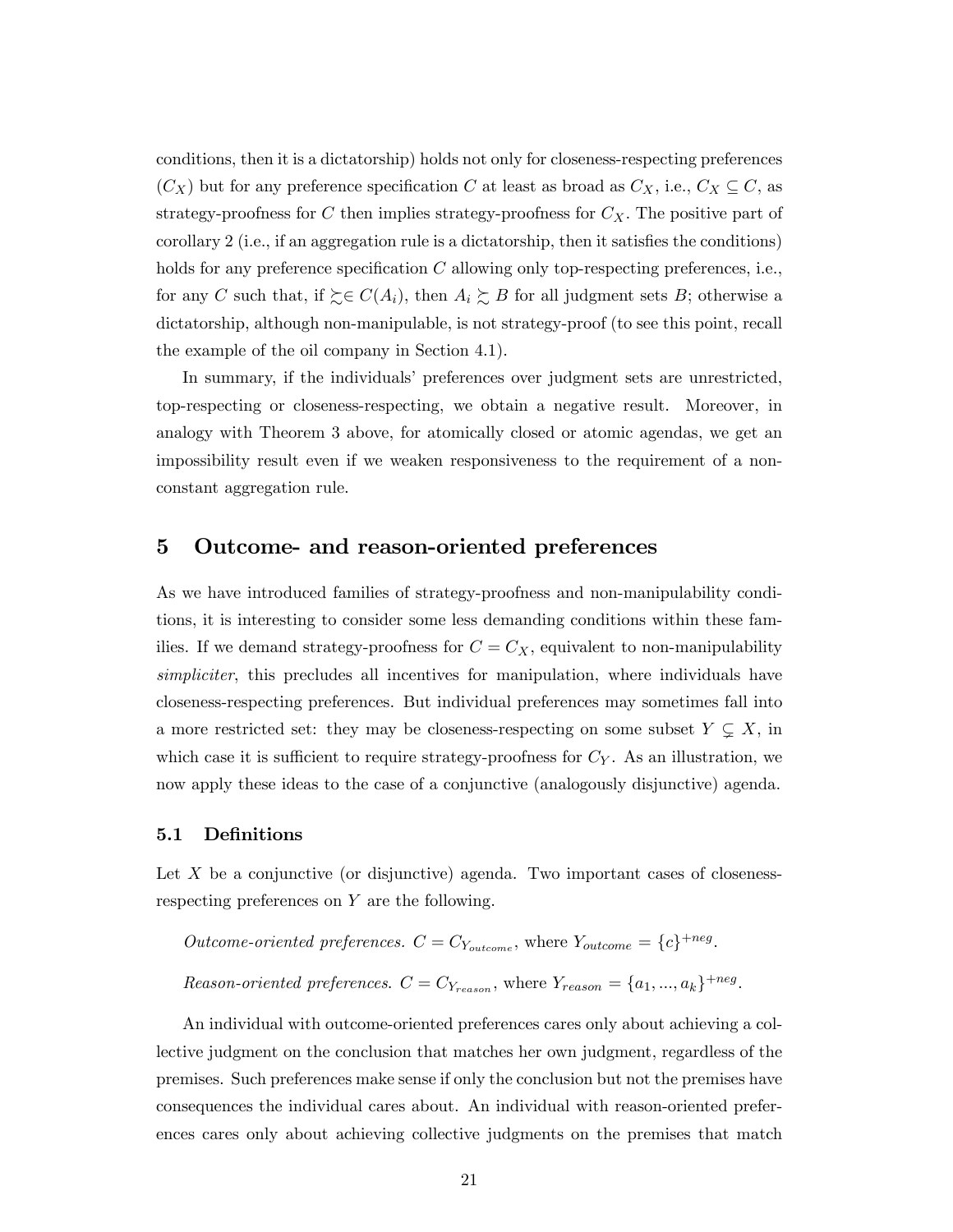her own judgments, regardless of the conclusion. Such preferences make sense if the individual gives primary importance to the reasons given in support of outcomes, rather than the outcomes themselves, or if the group's judgments on the premises have important consequences themselves that the individual cares about (such as setting precedents for future decisions). Proponents of a deliberative conception of democracy often argue that the motivational assumption of reason-oriented preferences is appropriate in deliberative settings (for a discussion, see Elster 1986; Goodin 1986). Economists, by contrast, assume that in many settings outcome-oriented preferences are the more accurate motivational assumption. Ultimately, it is an empirical question what preferences are triggered by various settings.

To illustrate, consider premise-based voting and the profile in Table 1. Individual 3's judgment set is  $A_3 = \{\neg a, b, \neg c, r\}$ , where  $r = c \leftrightarrow (a \wedge b)$ . If all individuals are truthful, the collective judgment set is  $A = \{a, b, c, r\}$ . If individual 3 untruthfully submits  $A_3^* = \{\neg a, \neg b, \neg c, r\}$  and individuals 1 and 2 are truthful, the collective judgment set is  $A^* = \{a, \neg b, \neg c, r\}$ . Now  $A^*$  is closer to  $A_3$  than A on  $Y_{outcome}$  ${c}^{+neg}$ , whereas A is closer to  $A_3$  than  $A^*$  on  $Y_{reason} = {a,b}^{+neg}$ . So, under outcomeoriented preferences, individual 3 (at least weakly) prefers  $A^*$  to A, whereas, under reason-oriented preferences, individual 3 (at least weakly) prefers A to  $A^*$ .

## 5.2 The strategy-proofness of premise-based voting for reason-oriented preferences

As shown above, conclusion-based voting is strategy-proof for  $C_X$  and hence also for  $C_{Y_{reason}}$  and  $C_{Y_{outcome}}$ . Premise-based voting is not strategy-proof for  $C_X$  and neither for  $C_{Y_{outcome}}$ , as can easily be seen from our first example of manipulation. But the following holds.

**Proposition 1** For a conjunctive or disjunctive agenda  $X$ , premise-based voting is strategy-proof for  $C_{Y_{reason}}$ .

This result is interesting from a deliberative democracy perspective. If individuals have reason-oriented preferences in deliberative settings, as sometimes argued by proponents of a deliberative conception of democracy, then premise-based voting is strategy-proof in such settings. But if individuals have outcome-oriented preferences, then the aggregation rule advocated by deliberative democrats is vulnerable to strategic manipulation, posing a challenge to the deliberative democrats' view that truthfulness can easily be achieved under their preferred aggregation rule.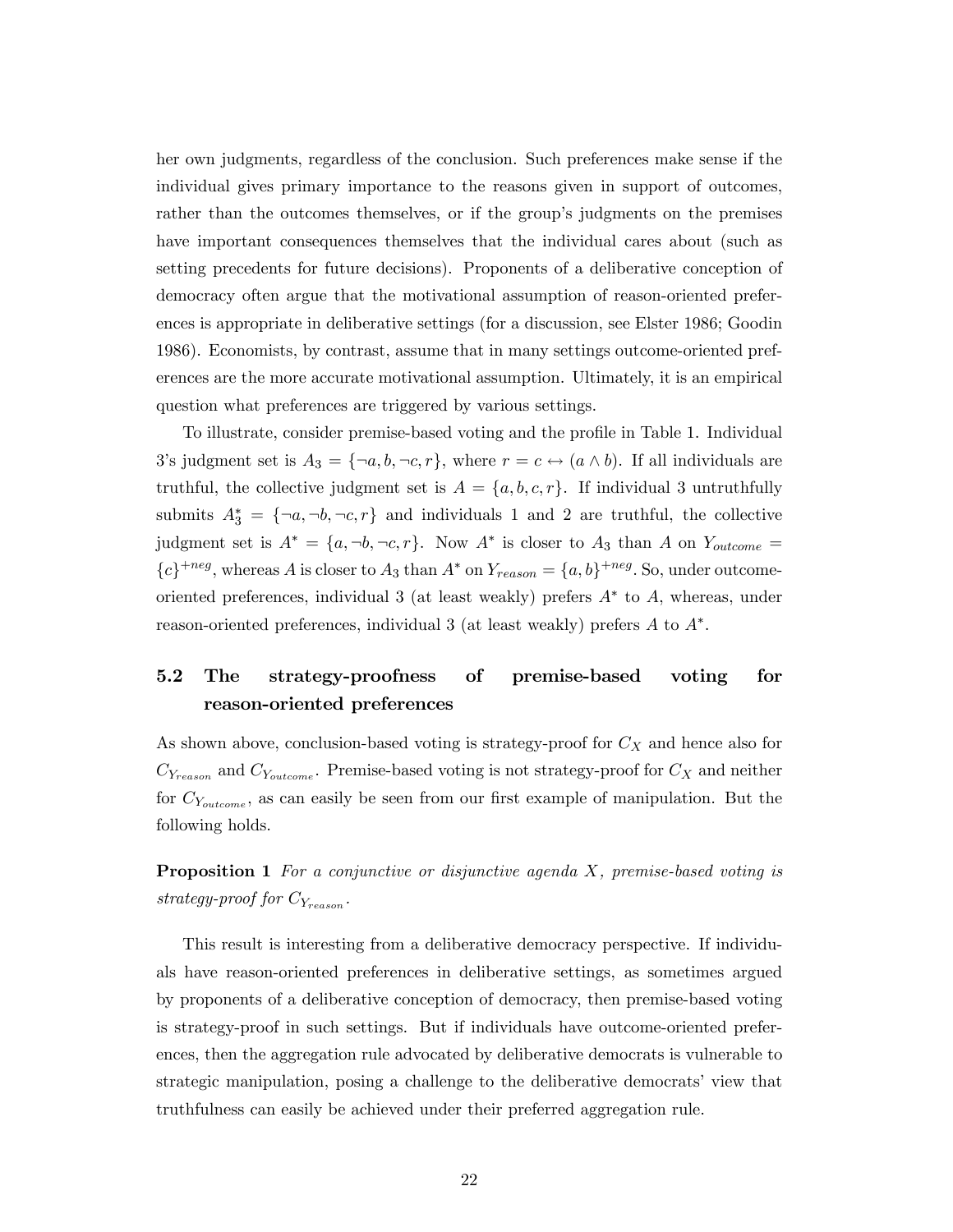## 5.3 The strategic equivalence of premise- and conclusion-based voting for outcome-oriented preferences

Surprisingly, if individuals have outcome-oriented preferences, then premise- and conclusion-based voting are strategically equivalent in the following sense. For any proÖle, there exists, for each of the two rules, a (weakly) dominant-strategy equilibrium leading to the same collective judgment on the conclusion. To state this result formally, some definitions are needed.

Under an aggregation rule F, for individual i with preference ordering  $\sum_i$ , submitting the judgment set  $B_i$  (which may or may not coincide with individual i's true judgment set  $A_i$ ) is a *weakly dominant strategy* if, for every profile  $(B_1, \ldots, B_i, \ldots, B_n)$  $\in Domain(F), F(B_1, \ldots, B_i, \ldots, B_n) \succeq_i F(B_1, \ldots, B_i^*, \ldots, B_n)$  for every *i*-variant  $(B_1, \ldots, B_i^*, \ldots, B_n) \in Domain(F).$ 

Two aggregation rules  $F$  and  $G$  with identical domain are strategically equivalent on  $Y \subseteq X$  for C if, for every profile  $(A_1, \ldots, A_n) \in Domain(F) = Domain(G)$  and preference relations  $\zeta_1 \in C(A_1), \ldots, \zeta_n \in C(A_n)$ , there exist profiles  $(B_1, \ldots, B_n)$ ,  $(C_1, \ldots, C_n) \in Domain(F) = Domain(G)$  such that

- (i) for each individual i, submitting  $B_i$  is a weakly dominant strategy under rule  $F$  and submitting  $C_i$  is a weakly dominant strategy under rule  $G$ ;
- (ii)  $F(B_1, \ldots, B_n)$  and  $G(C_1, \ldots, C_n)$  agree on every proposition  $p \in Y$ .

**Theorem 5** For a conjunctive or disjunctive agenda  $X$ , premise- and conclusionbased voting are strategically equivalent on  $Y_{outcome} = \{c\}^{+neg}$  for  $C_{Y_{outcome}}$ .

Despite the differences between premise- and conclusion-based voting, if individuals have outcome-oriented preferences and act on appropriate weakly dominant strategies, the two rules generate identical collective judgments on the conclusion. This is surprising as premise- and conclusion-based voting are regarded in the literature as two diametrically opposed aggregation rules.

### 6 Concluding remarks

As judgment aggregation problems arise in many real-world decision-making bodies, it is important to understand which judgment aggregation rules are vulnerable to manipulation and which not. We have introduced a non-manipulability condition for judgment aggregation and characterized the class of non-manipulable judgment aggregation rules. Non-manipulability rules out the existence of *opportunities* for manipulation by the untruthful expression of individual judgments. We have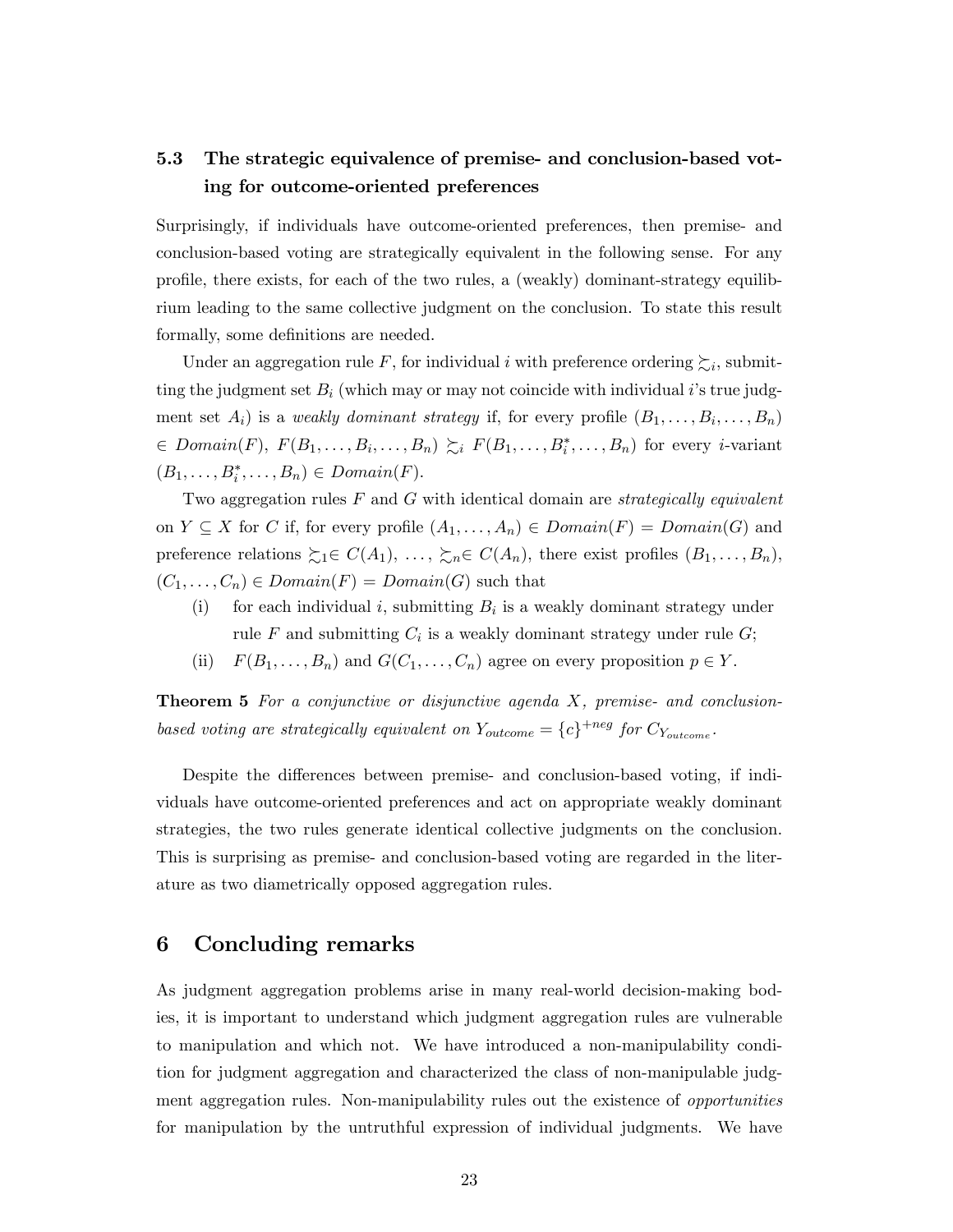then defined a game-theoretic strategy-proofness condition and shown that, under some (but not all) motivational assumptions, it is equivalent to non-manipulability, as defined earlier. For these motivational assumptions, our characterization of nonmanipulable aggregation rules has allowed us to characterize all strategy-proof aggregation rules. Strategy-proofness rules out the existence of incentives for manipulation. Crucially, if individuals do not generally want the group to make collective judgments that match their own individual judgments, the concepts of non-manipulability and strategy-proofness may come significantly apart.

We have also proved an impossibility result that is the judgment aggregation analogue of the classical Gibbard-Satterthwaite theorem on preference aggregation. For the class of path-connected agendas, including conjunctive, disjunctive and preference agendas, all non-manipulable aggregation rules satisfying some mild conditions are dictatorial. The impossibility result becomes even stronger for agendas with particularly rich logical connections between propositions.

To avoid this impossibility, we have suggested that permitting incomplete collective judgments or domain restrictions are the most promising routes. For example, conclusion-based voting is strategy-proof, but violates completeness. Another way to avoid the impossibility is to relax non-manipulability or strategy-proofness itself. Both conditions fall into more general families of conditions of different strength. Instead of requiring non-manipulability on the entire agenda of propositions, we may require non-manipulability only on some subset of the agenda. Premise-based voting, for example, is non-manipulable on the set of premises, but not non-manipulable simpliciter. Whether such a weaker non-manipulability condition is sufficient in practice depends on how worried we are about possible opportunities for manipulation on propositions outside the subset of the agenda for which non-manipulability holds. Likewise, instead of requiring strategy-proofness for a large class of individual preferences over judgment sets, we may require strategy-proofness only for a restricted class of preferences, for example for "outcome-" or "reason-oriented" preferences. Premise-based voting, for example, is strategy-proof for "reason-oriented" preferences. Whether such a weaker strategy-proofness condition is sufficient in practice depends on the motivations of the decision-makers.

Finally, we have shown that, for "outcome-oriented" preferences, premise- and conclusion-based voting are strategically equivalent. They generate the same collective judgment on the conclusion if individuals act on appropriate weakly dominant strategies.

Our results raise questions about a prominent position in the literature, according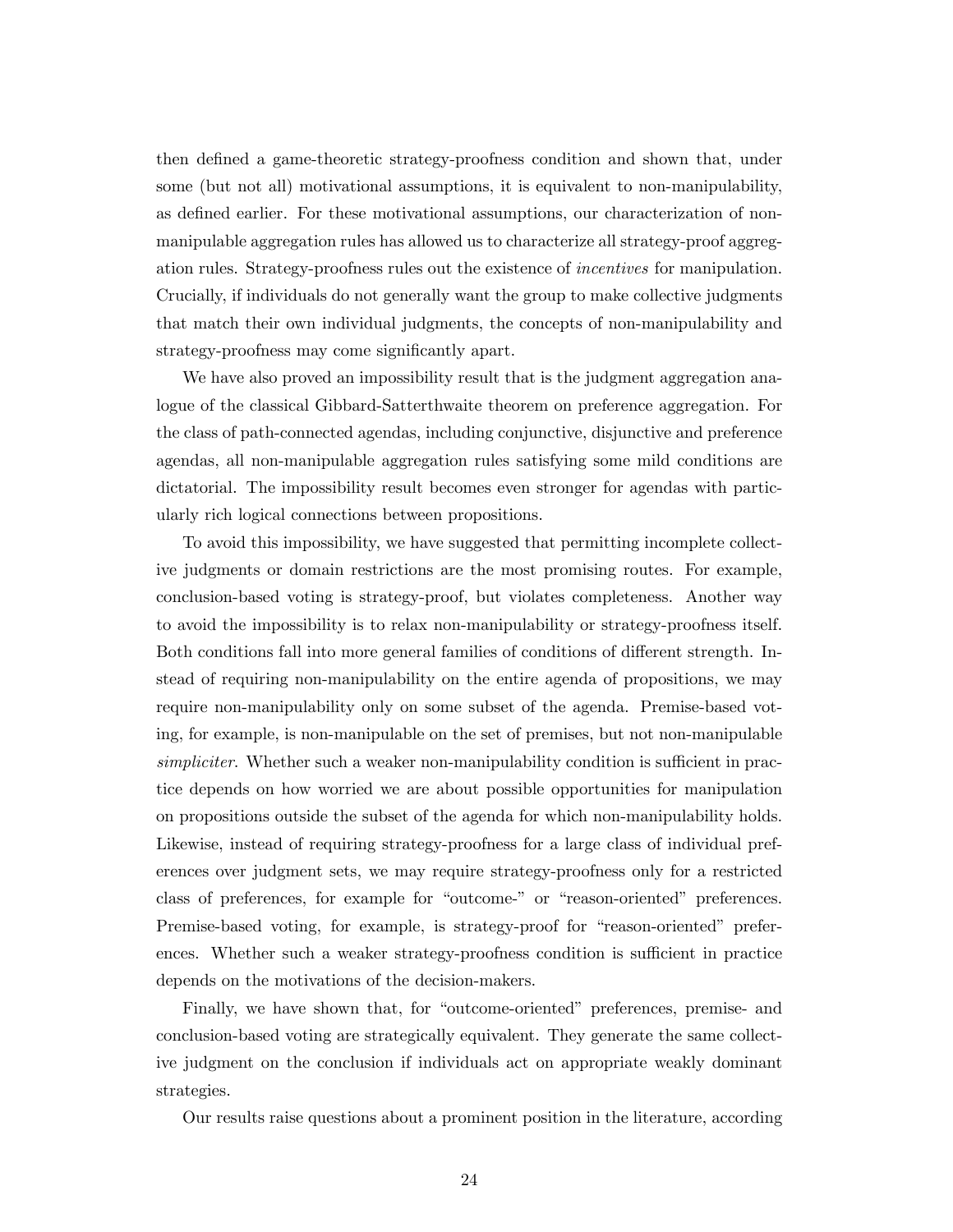to which premise-based voting is superior to conclusion-based voting from a deliberative democracy perspective. We have shown that, with respect to non-manipulability and strategy-proofness, conclusion-based voting outperforms premise-based voting. This result could be generalized beyond conjunctive and disjunctive agendas.

Until now, comparisons between judgment aggregation and preference aggregation have focused mainly on Condorcet's paradox and Arrow's theorem. With this paper, we hope to inspire further research on strategic voting and a game-theoretic perspective in a judgment aggregation context. An important challenge is the development of models of *deliberation* on interconnected propositions  $-\omega$  where individuals not only "feed" their judgments into some aggregation rule, but where they deliberate about the propositions prior to making collective judgments  $-$  and the study of the strategic aspects of such deliberation. We leave this challenge for further work.

### 7 References

Barberà, S., F. Gul and E. Stacchetti. 1993. "Generalized Median Voter Schemes and Committees." Journal of Economic Theory 61: 262-289.

Barberà, S., J. Massóa and A. Nemeb. 1997. "Voting under constraints." Journal of Economic Theory 76(2): 298-321.

Baigent, N. 1987. "Preference Proximity and Anonymous Social Choice." Quarterly Journal of Economics 102(1): 161-170.

Bovens, L., and W. Rabinowicz. 2006. "Democratic Answers to Complex Questions - An Epistemic Perspective." Synthese 150(1, May): 131-153.

Bossert, W., and T. Storcken. 1992. "Strategy-proofness of social welfare functions: the use of the Kemeny distance between preference orderings." Social Choice and Welfare 9: 345-360.

Brams, S. J., D. M. Kilgour and W. S. Zwicker. 1997. "Voting on Referenda: the Separability Problem and Possible Solutions." Electoral Studies 16(3): 359-377.

Brams, S.J., D. M. Kilgour and W. S. Zwicker. 1998. "The paradox of multiple elections." Social Choice and Welfare 15: 211-236.

Brennan, G. 2001. "Collective Coherence?" International Review of Law and Economics 21(2, June): 197-211.

Chapman, B. 1998. "More Easily Done than Said: Rules, Reason and Rational Social Choice." Oxford Journal of Legal Studies 18(Summer): 293-330.

Chapman, B. 2002. "Rational Aggregation." Politics, Philosophy and Economics 1(October): 337-354.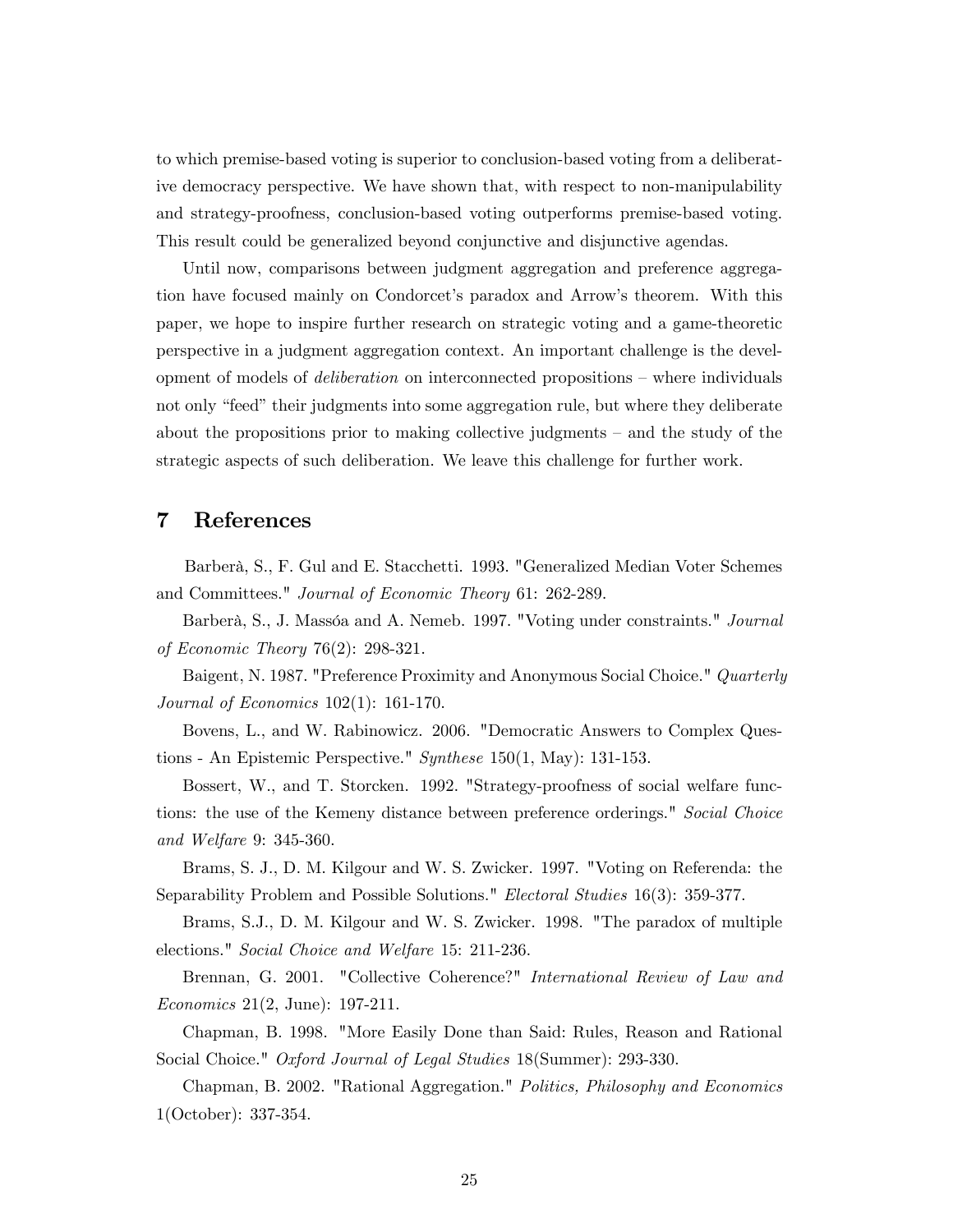Dietrich, F. 2006. "Judgment Aggregation: (Im)Possibility Theorems." Journal of Economic Theory 126(1, January), 286-298.

Dietrich, F. 2007. "A generalised model of judgment aggregation." Social Choice and Welfare 28(4): 529-565.

Dietrich F. Forthcoming. "The possibility of judgment aggregation on agendas with subjunctive implications." Journal of Economic Theory.

Dietrich, F., and C. List. 2007a. "Arrow's theorem in judgment aggregation." Social Choice and Welfare 29(1): 19-33.

Dietrich, F., and C. List. 2007b. "Judgment aggregation by quota rules." *Journal* of Theoretical Politics 19(4, in press).

Dokow, E., and R. Holzman. 2005. "Aggregation of binary evaluations." Working paper, Technion Israel Institute of Technology.

Dryzek, J., and C. List. 2003. "Social Choice Theory and Deliberative Democracy: A Reconciliation." British Journal of Political Science 33(1, January): 1-28.

Elster, J. 1986. "The Market and the Forum." In Foundations of Social Choice Theory, ed. J. Elster and A. Hylland. Cambridge, Cambridge University Press, 103-132.

Ferejohn, J. 2003. "Conversability and Collective Intention." Paper presented at the Common Minds Conference, Australian National University, 24-25 July 2003.

Gärdenfors, P. 2006. "An Arrow-like theorem for voting with logical consequences." Economics and Philosophy 22(2): 181-190.

Gibbard, A. 1973. "Manipulation of voting schemes: a general result." Econometrica 41(July): 587-601.

Goodin, R. E. 1986. "Laundering preferences." In Foundations of Social Choice Theory, ed. J. Elster and A. Hylland. Cambridge, Cambridge University Press, 75-101.

Grofman, B. 1985. "Research Note: The Accuracy of Group Majorities for Disjunctive and Conjunctive Decision Tasks." Organizational Behavior and Human Decision Processes 35: 119-123.

van Hees, M. 2007. "The limits of epistemic democracy." Social Choice and Welfare  $28(4)$ : 649-666.

Kelly, J. S. 1989. "The Ostrogorski Paradox." Social Choice and Welfare 6: 71-76. Konieczny, S., and R. Pino-Perez. 2002. "Merging information under constraints: a logical framework." Journal of Logic and Computation 12: 773-808.

Kornhauser, L. A., and L. G. Sager. 1986. "Unpacking the Court." Yale Law Journal 96(1, November): 82-117.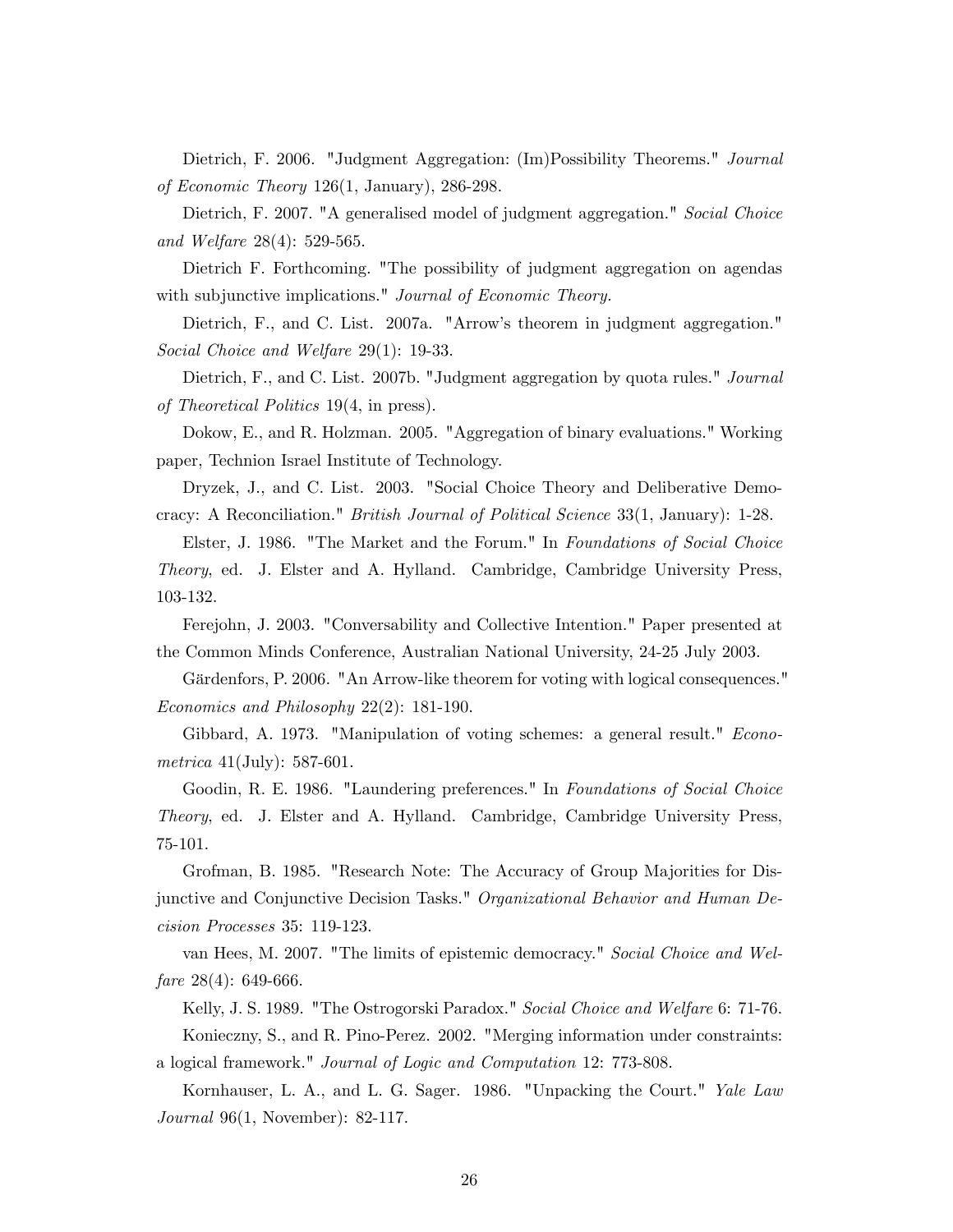List, C. 2002a. "Two Concepts of Agreement." The Good Society 11(1): 72-79.

List, C. 2002b. "Discursive Path-Dependencies." Nuffield College Working Paper in Politics 2002-W15 (9 May 2002).

List, C. 2003. "A Possibility Theorem on Aggregation over Multiple Interconnected Propositions." Mathematical Social Sciences 45(1, February): 1-13 (with Corrigendum in Mathematical Social Sciences 52:109-110).

List, C. 2004. "A Model of Path Dependence in Decisions over Multiple Propositions." American Political Science Review 98(3, August): 495-513.

List, C. 2005. "The Probability of Inconsistencies in Complex Collective Decisions." Social Choice and Welfare 24(1, February): 3-32.

List, C. 2006. "The Discursive Dilemma and Public Reason." *Ethics* 116(2, January): 362-402.

List, C., and P. Pettit. 2002. "Aggregating Sets of Judgments: An Impossibility Result." Economics and Philosophy 18(1, April): 89-110.

List, C., and P. Pettit. 2004. "Aggregating Sets of Judgments: Two Impossibility Results Compared." Synthese 140(1-2): 207-235.

Miller, D. 1992. "Deliberative Democracy and Social Choice." *Political Studies* 40(Special Issue), 54-67.

Nehring, K. 2003. "Arrow's theorem as a corollary." *Economics Letters* 80(3, September): 379-382.

Nehring, K., and C. Puppe. 2002. "Strategyproof Social Choice on Single-Peaked Domains: Possibility, Impossibility and the Space Between." Working paper, University of California at Davies.

Nehring, K., and C. Puppe. 2005. "Consistent Judgement Aggregation: A Characterization." Working paper, University of Karlsruhe.

Osherson, D., and M. Vardi. Forthcoming. "Aggregating Disparate Estimates of Chance." Games and Economic Behavior.

Pauly, M., and M. van Hees. 2006. "Logical Constraints on Judgment Aggregation." Journal of Philosophical Logic 35(6, December): 569-585.

Pettit, P. 2001. "Deliberative Democracy and the Discursive Dilemma." Philosophical Issues 11(October): 268-299.

Pigozzi, G. 2006. "Belief merging and the discursive dilemma: an argument-based account to paradoxes of judgment aggregation." Synthese 152(2): 285-298.

Saporiti, A., and F. Thomé. 2005. "Strategy-proofness and single-crossing." Working paper, Queen Mary, University of London.

Satterthwaite, M. 1975. "Strategyproofness and Arrowís conditions: existence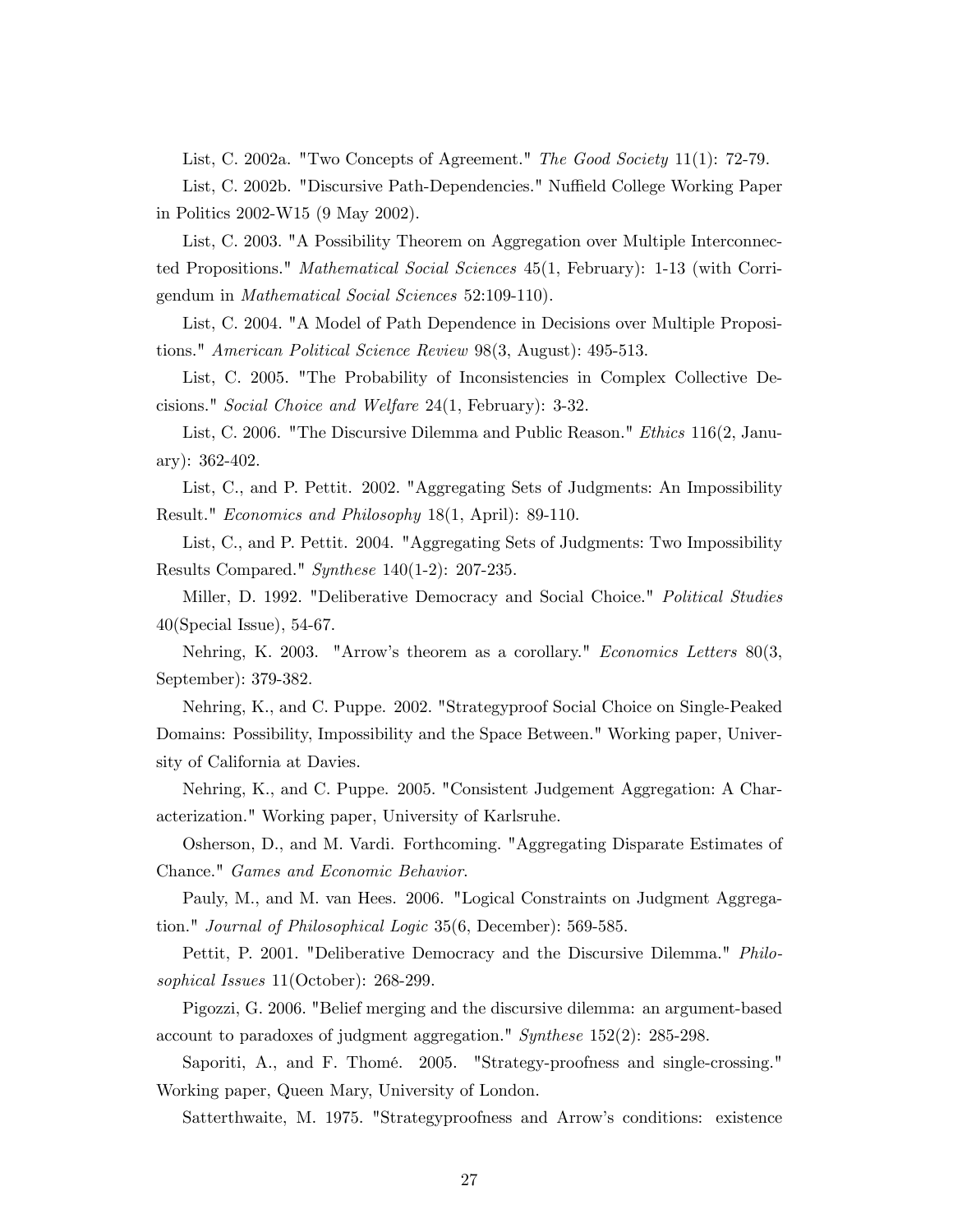and correspondences for voting procedures and social welfare functions." Journal of Economic Theory 10(April): 187-217.

Schulte, O. 2005. "Minimal belief change, Pareto-optimality and logical consequence." Economic Theory  $19(1)$ : 105-144.

Sunstein, C. 1994. "Political Conáict and Legal Agreement." Tanner Lectures on Human Values, Harvard.

Taylor, A. D. 2002. "The Manipulability of Voting Systems. American Mathematical Monthy." 109(April): 321-337.

Taylor, A. D. 2005. Social Choice and the Mathematics of Manipulation. Cambridge, Cambridge University Press.

Wilson, R. 1975. "On the Theory of Aggregation." Journal of Economic Theory 10: 89-99.

## A Appendix

*Proof of Theorem 1.* Let  $Y \subseteq X$ . We prove first that (ii) and (iii) are equivalent, then that (ii) implies (i), and then that, given universal domain, (i) implies (ii).

(ii) implies (iii). Trivial as monotonicity on Y implies weak monotonicity on Y.

(iii) implies (ii). Suppose F is independent on Y and weakly monotonic on Y. To show monotonicity on  $Y$ , note that in the requirement defining weak monotonicity on  $Y$  one may, by independence on  $Y$ , replace "for some such pair" by "for all such pairs". The modified requirement is equivalent to monotonicity on  $Y$ .

(ii) implies (i). Suppose F is independent on Y and monotonic on Y. To show non-manipulability on Y, consider any proposition  $p \in Y$ , individual i, and profile  $(A_1, ..., A_n) \in Domain(F)$ , such that  $F(A_1, ..., A_n)$  disagrees with  $A_i$  on p. Take any ivariant  $(A_1, ..., A_i^*, ..., A_n) \in Domain(F)$ . We have to show that  $F(A_1, ..., A_i^*, ..., A_n)$ still disagrees with  $A_i$  on p. Assume first that  $A_i$  and  $A_i^*$  agree on p. Then in both profiles  $(A_1, ..., A_n)$  and  $(A_1, ..., A_i^*, ..., A_n)$  exactly the same individuals accept p. Hence, by independence on Y,  $F(A_1, ..., A_i^*, ..., A_n)$  agrees with  $F(A_1, ..., A_n)$  on  $p$ , hence disagrees with  $A_i$  on p. Now assume  $A_i^*$  disagrees with  $A_i$  on p, i.e., agrees with  $F(A_1, ..., A_n)$  on p. Then, by monotonicity on Y,  $F(A_1, ..., A_i^*, ..., A_n)$  agrees with  $F(A_1, ..., A_n)$  on p, i.e., disagrees with  $A_i$  on p.

(i) implies (ii). Now assume universal domain, and let  $F$  be non-manipulable on Y. To show monotonicity on Y, consider any proposition  $p \in Y$ , individual i, and pair of *i*-variants  $(A_1, ..., A_n)$ ,  $(A_1, ..., A_i^*, ..., A_n) \in Domain(F)$  with  $p \notin A_i$  and  $p \in A_i^*$ . If  $p \in F(A_1, ..., A_n)$ , then  $A_i$  disagrees on p with  $F(A_1, ..., A_n)$ , hence also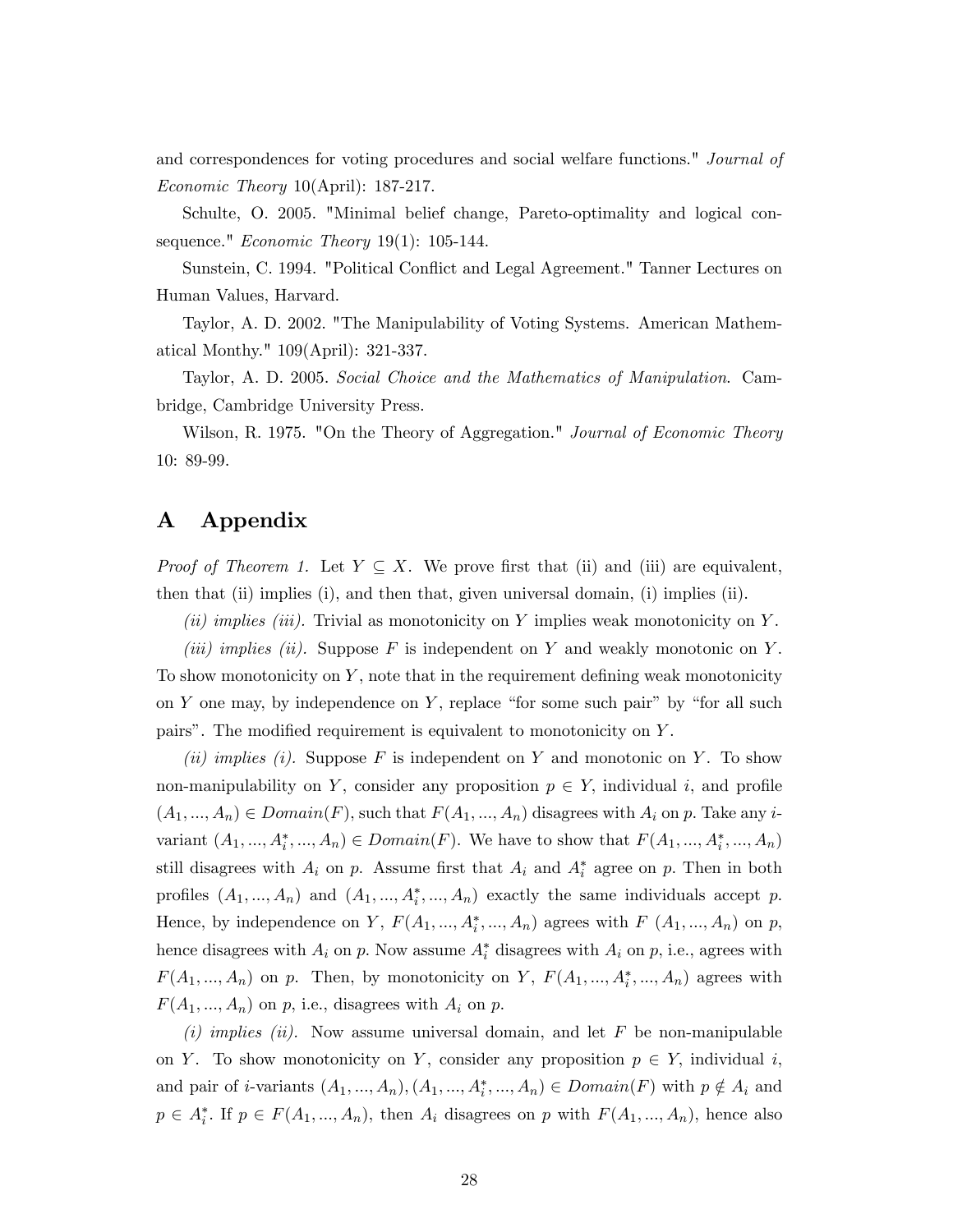with  $F(A_1, ..., A_i^*, ..., A_n)$  by non-manipulability on Y. So  $p \in F(A_1, ..., A_i^*, ..., A_n)$ . To show independence on Y, consider any proposition  $p \in Y$  and profiles  $(A_1, ..., A_n)$ ,  $(A_1^*,..., A_n^*) \in Domain(F)$  such that, for all individuals i,  $A_i$  and  $A_i^*$  agree on p. We have to show that  $F(A_1, ..., A_n)$  and  $F(A_1^*, ..., A_n^*)$  agree on p. Starting with the profile  $(A_1, ..., A_n)$ , we replace first  $A_1$  by  $A_1^*$ , then  $A_2$  by  $A_2^*$ , ..., then  $A_n$  by  $A_n^*$ . By universal domain, each replacement leads to a profile still in  $Domain(F)$ . We now show that each replacement preserves the collective judgment about  $p$ . Assume for contradiction that for individual *i* replacement of  $A_i$  by  $A_i^*$  changes the collective judgment about p. Since  $A_i$  and  $A_i^*$  agree on p but the respective outcomes for  $A_i$ and for  $A_i^*$  disagree on p, either  $A_i$  or  $A_i^*$  (but not both) disagrees with the respective outcome. This is a contradiction, since it allows individual  $i$  to manipulate: in the first case by submitting  $A_i^*$  with genuine judgment set  $A_i$ , in the second case by submitting  $A_i$  with genuine judgment set  $A_i^*$ . Since no replacement has changed the collective judgment about p, it follows that  $F(A_1, ..., A_n)$  and  $F(A_1^*, ..., A_n^*)$  agree on  $p$ , which proves independence on Y.  $\blacksquare$ 

For any propositions  $p, q$ , we write  $p \models^* q$  to mean that p conditionally entails q.

*Proof that conjunctive and disjunctive agendas are path-connected.* Let  $X$  be the conjunctive agenda  $X = \{a_1, \neg a_1, ..., a_k, \neg a_k, c, \neg c, r, \neg r\}$ , where  $k \ge 1$  and r is the connection rule  $c \leftrightarrow (a_1 \wedge ... \wedge a_k)$ . (The proof for a disjunctive agenda is analogous.) We have to show that for any  $p, q \in X$  there is a sequence  $p = p_1, p_2, ..., p_k = q$  in X  $(k \geq 1)$  such that  $p_1 \models^* p_2, p_2 \models^* p_3, ..., p_{k-1} \models^* p_k$ . To show this, it is sufficient to prove that

$$
p \models^* q \text{ for any propositions } p, q \in X \text{ of different types,}
$$
 (1)

where a proposition is of type 1 if it is a possibly negated premise  $(a_1, \neg a_1, \ldots, a_k;$  $\lnot a_k$ , of type 2 if it is the possibly negated conclusion  $(c,\lnot c)$  and of type 3 if it is the possibly negated connection rule  $(r, \neg r)$ . The reason is (in short) that, if (1) holds, then, for any  $p, q \in X$  of the *same* type, taking any  $s \in X$  of a different type, there is by  $(1)$  a path connecting p to s and a path connecting s to q; the concatenation of both paths connects p to q, as desired. As  $p \models^* q$  if and only if  $\neg q \models^* \neg p$  (use both times the same  $Y$ ), claim (1) is equivalent to

 $p \models^* q$  for any propositions  $p, q \in X$  such that p has smaller type than q. (2)

We show (2) by going through the different cases (where  $j \in \{1, ..., k\}$ ):

From type 2 to type 3: we have  $c \models^* r$  and  $\neg c \models^* \neg r$  (take  $Y = \{a_1, ..., a_k\}$  both times), and  $c \models^* \neg r$  and  $\neg c \models^* r$  (take  $Y = \{\neg a_1\}$  both times).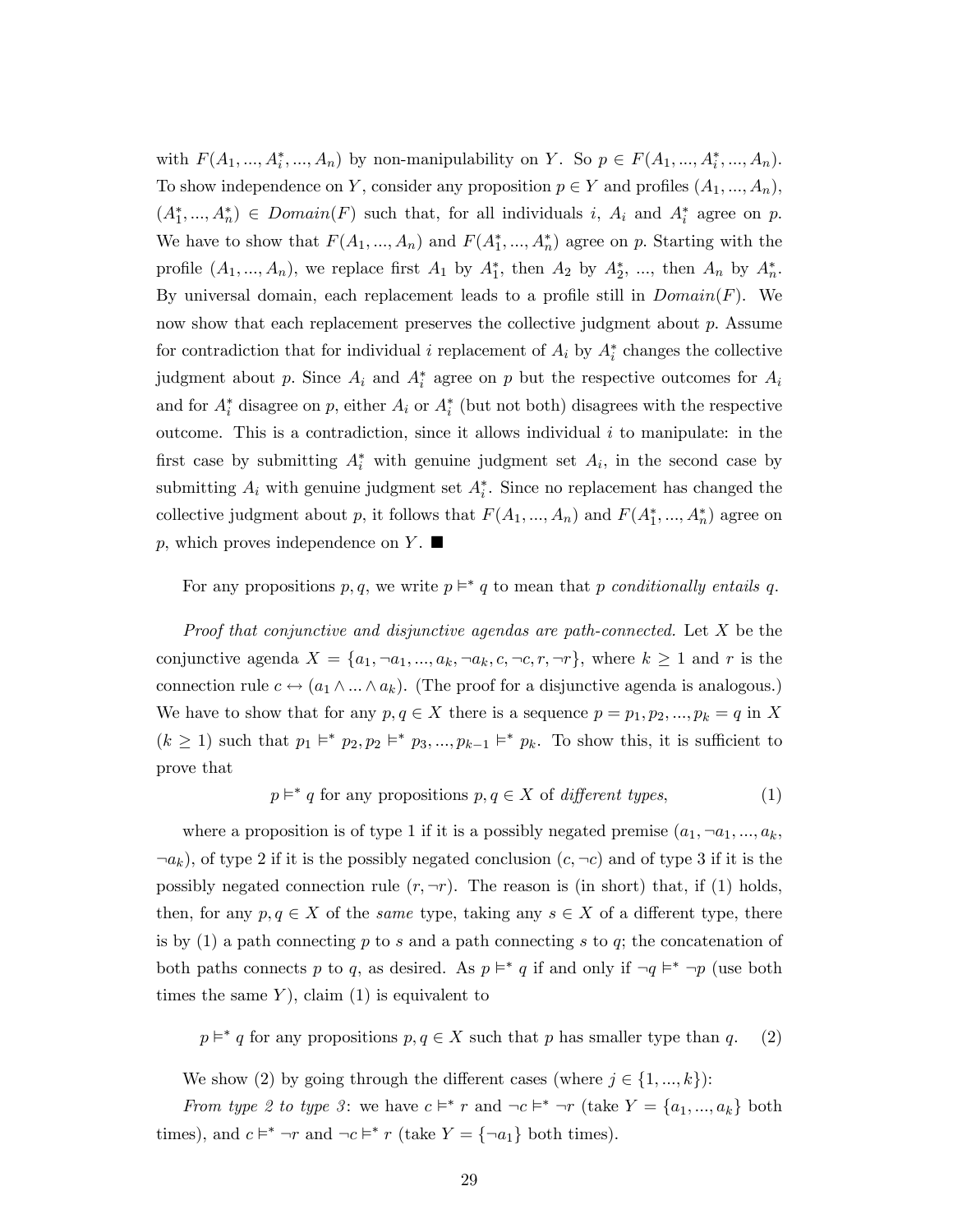From type 1 to type 2: we have  $a_j \models^* c$  and  $\neg a_j \models^* \neg c$  (take  $Y = \{r, a_1, ..., a_{j-1},\}$  $a_{j+1},..., a_k$  both times), and  $a_j \vDash^* \neg c$  and  $\neg a_j \vDash^* c$  (take  $Y = \{\neg r, a_1, ..., a_{j-1}, a_{j+1},\}$  $..., a_k$ } both times);

From type 1 to type 3: we have  $a_j \models^* r$  and  $\neg a_j \models^* \neg r$  (take  $Y = \{c, a_1, ..., a_{j-1},$  $a_{j+1},..., a_k$  both times), and  $a_j \vDash^* \neg r$  and  $\neg a_j \vDash^* r$  (take  $Y = \{\neg c, a_1, ..., a_{j-1}, a_{j+1},\}$  $..., a_k$  both times).

*Proof of Theorem 2.* Let X be path-connected. If F is dictatorial, it obviously satisfies universal domain, collective rationality, responsiveness and non-manipulability. Now suppose  $F$  has all these properties, hence is also independent and monotonic by Theorem 1. We show that  $F$  is dictatorial. If  $X$  contains no contingent proposition,  $F$  is trivially dictatorial (where each individual is a dictator). From now on, suppose X is not of this degenerate type. For any consistent set  $Z \subseteq X$ , let  $A_Z$  be some consistent and complete judgment set such that  $Z \subseteq A_Z$  (which exists by L1-L3).

*Claim 1.* F satisfies the unanimity principle: for any  $p \in X$  and any  $(A_1, ..., A_n)$ Domain(F), if  $p \in A_i$  for each i then  $p \in F(A_1, ..., A_n)$ .

Consider any  $p \in X$  and  $(A_1, ..., A_n) \in Domain(F)$  such that  $p \in A_i$  for every i. Since the sets  $A_i$  are consistent, p is consistent. If  $\neg p$  is inconsistent (i.e., p is a tautology),  $p \in F(A_1, ..., A_n)$  by collective rationality. Now suppose  $\neg p$  is consistent. As each of  $p, \neg p$  is consistent, p is contingent. So, by responsiveness, there exists a profile  $(B_1, ..., B_n) \in Domain(F)$  such that  $p \in F(B_1, ..., B_n)$ . In  $(B_1, ..., B_n)$  we now replace one by one each judgment set  $B_i$  by  $A_i$ , until we obtain the profile  $(A_1, ..., A_n)$ . Each replacement preserves the collective acceptance of  $p$ , either by monotonicity (if  $p \notin B_i$ ) or by independence (if  $p \in B_i$ ). So  $p \in F(A_1, ..., A_n)$ , as desired.

*Claim 2.* F is systematic: there exists a set W of ("winning") coalitions  $C \subseteq N$ such that, for every  $(A_1, ..., A_n) \in Domain(F)$ ,  $F(A_1, ..., A_n) = \{p \in X : \{i : p \in X\}$  $A_i \in \mathcal{W}$ .

For each contingent  $p \in X$ , let  $\mathcal{W}_p$  be the set all subsets  $C \subseteq N$  such that  $p \in F(A_1, ..., A_n)$  for some (hence by independence any)  $(A_1, ..., A_n) \in Domain(F)$ with  $\{i : p \in A_i\} = C$ . Consider any contingent  $p, q \in X$ . We prove that  $\mathcal{W}_p = \mathcal{W}_q$ . Suppose  $C \in \mathcal{W}_p$ , and let us show that  $C \in \mathcal{W}_q$ ; this proves the inclusion  $\mathcal{W}_q \subseteq \mathcal{W}_p$ , and the converse inclusion can be shown analogously. As  $X$  is path-connected, there are  $p = p_1, p_2, ..., p_k = q \in X$  with  $p_1 \models^* p_2, p_2 \models^* p_3, ..., p_{k-1} \models^* p_k$ . We show by induction that  $C \in \mathcal{W}_{p_j}$  for all  $j = 1, 2, ..., k$ . If  $j = 1$  then  $C \in C_{p_1}$  by  $p_1 = p$ . Now let  $1 \leq j \leq k$  and assume  $C \in W_{p_j}$ . By  $p_j \models^* p_{j+1}$ , there is a set  $Y \subseteq X$  such that  ${p_j} \cup Y$  and  ${\neg p_{j+1}} \cup Y$  are each consistent but  ${p_j, p_{j+1}} \cup Y$  is inconsistent. It follows that each of  $\{p_j, p_{j+1}\} \cup Y$  and  $\{\neg p_j, \neg p_{j+1}\} \cup Y$  is consistent (using L3 in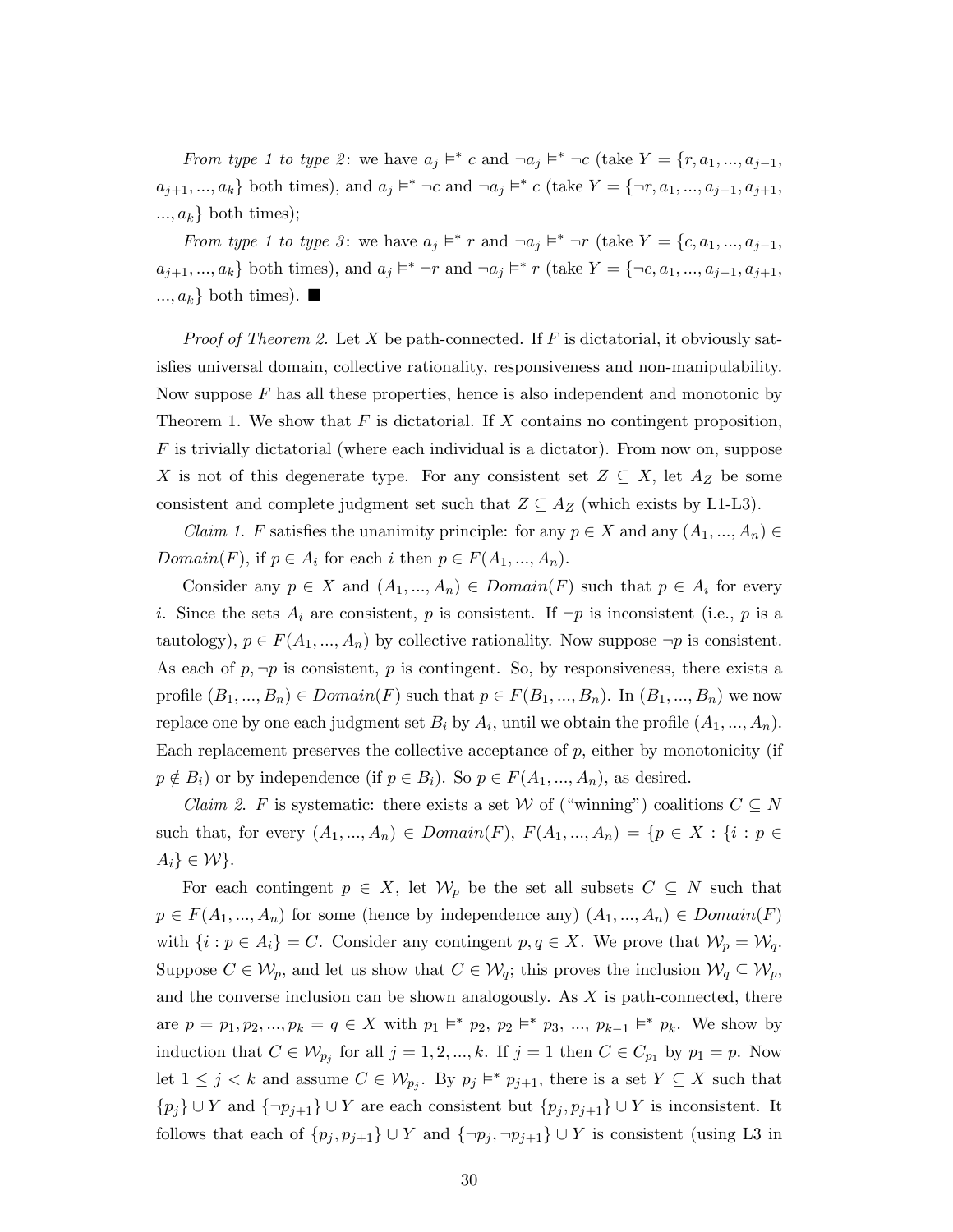conjunction with L1, L2). So we may define a profile  $(A_1, ..., A_n) \in Domain(F)$  by

$$
A_i := \begin{cases} A_{\{p_j, p_{j+1}\} \cup Y} & \text{if } i \in C \\ A_{\{\neg p_j, \neg p_{j+1}\} \cup Y} & \text{if } i \in N \backslash C. \end{cases}
$$

Since  $Y \subseteq A_i$  for all  $i, Y \subseteq F(A_1, ..., A_n)$  by claim 1. Since  $\{i : p_j \in A_i\} = C \in W_{p_j}$ , we have  $p_j \in F(A_1, ..., A_n)$ . So  $\{p_j\} \cup Y \subseteq F(A_1, ..., A_n)$ . Hence, since  $\{p_j, \neg p_{j+1}\} \cup Y$ is inconsistent,  $\neg p_{j+1} \notin F(A_1, ..., A_n)$ , whence  $p_{j+1} \in F(A_1, ..., A_n)$ . So, as  $\{i : p_{j+1} \in$  $A_i$ } = C, we have  $C \in \mathcal{W}_{p_{i+1}}$ , as desired.

As  $\mathcal{W}_p$  is the same set for each contingent  $p \in X$ , let W be this set. To complete the proof of the claim, it is sufficient to show that, for every  $(A_1, ..., A_n) \in Domain(F)$ and every  $p \in X$ ,  $p \in F(A_1, ..., A_n)$  if and only if  $\{i : p \in A_i\} \in \mathcal{W}$ . If p is contingent this holds by definition of W; if p is a tautology it holds because  $p \in F(A_1, ..., A_n)$ (by collective rationality),  $\{i : p \in A_i\} = N$  (by universal domain) and  $N \in W$ (by claim 1); analogously, if p is a contradiction it holds because  $p \notin F(A_1, ..., A_n)$ ,  ${i : p \in A_i} = \emptyset$  and  $\emptyset \notin \mathcal{W}$ .

*Claim 3.* (1)  $N \in \mathcal{W}$ ; (2) for every coalition  $C \subseteq N$ ,  $C \in \mathcal{W}$  if and only if  $N \backslash C \notin W$ ; (3) for every coalitions  $C, C^* \subseteq N$ , if  $C \in W$  and  $C \subseteq C^*$  then  $C^* \in W$ .

Part (1) follows from claim 1. Regarding parts (2) and (3), note that, for any  $C \subseteq$ N, there exists a  $p \in X$  and an  $(A_1, ..., A_n) \in Domain(F)$  with  $\{i : p \in A_i\} = C$ ; this holds because  $X$  contains a contingent proposition  $p$ . Part  $(2)$  holds because, for any  $(A_1, ..., A_n) \in Domain(F)$ , each of the sets  $A_1, ..., A_n$ ,  $F(A_1, ..., A_n)$  contains exactly one member of any pair  $p, \neg p \in X$ , by universal domain and collective rationality. Part (3) follows from a repeated application of monotonicity and universal domain.

*Claim 4.* There exists an inconsistent set  $Y \subseteq X$  with pairwise disjoint subsets  $Z_1, Z_2, Z_3$  such that  $(Y \setminus Z_j) \cup Z_j^-$  is consistent for any  $j \in \{1, 2, 3\}$ . Here,  $Z^- := \{\neg p :$  $p \in Z$  for any  $Z \subseteq X$ .

By assumption, there exists a contingent  $p \in X$ ; also  $\neg p$  is then contingent. So, by path-connectedness, there exist  $p = p_1, p_2, ..., p_k = \neg p \in X$  and  $Y_1^*, Y_2^*, ..., Y_{k-1}^* \subseteq X$ such that

for each 
$$
t \in \{1, ..., k-1\}
$$
,  $\{p_t, \neg p_{t+1}\} \cup Y_t^*$  is inconsistent; and (3)

for each  $t \in \{1, ..., k - 1\}$ ,  $\{p_t\} \cup Y_t^*$  and  $\{\neg p_{t+1}\} \cup Y_t^*$  are consistent. (4)

From  $(3)$  and  $(4)$  it follows (using L3 in conjunction with L1, L2) that

for each  $t \in \{1, ..., k - 1\}$ ,  $\{p_t, p_{t+1}\} \cup Y_t^*$  and  $\{\neg p_t, \neg p_{t+1}\} \cup Y_t^*$  are consistent. (5)

We first show that there exists a  $t \in \{1, ..., k - 1\}$  such that  $\{p_t, \neg p_{t+1}\}$  is consistent. Assume for contradiction that each of  $\{p_1, \neg p_2\}, ..., \{p_{k-1}, \neg p_k\}$  is inconsistent.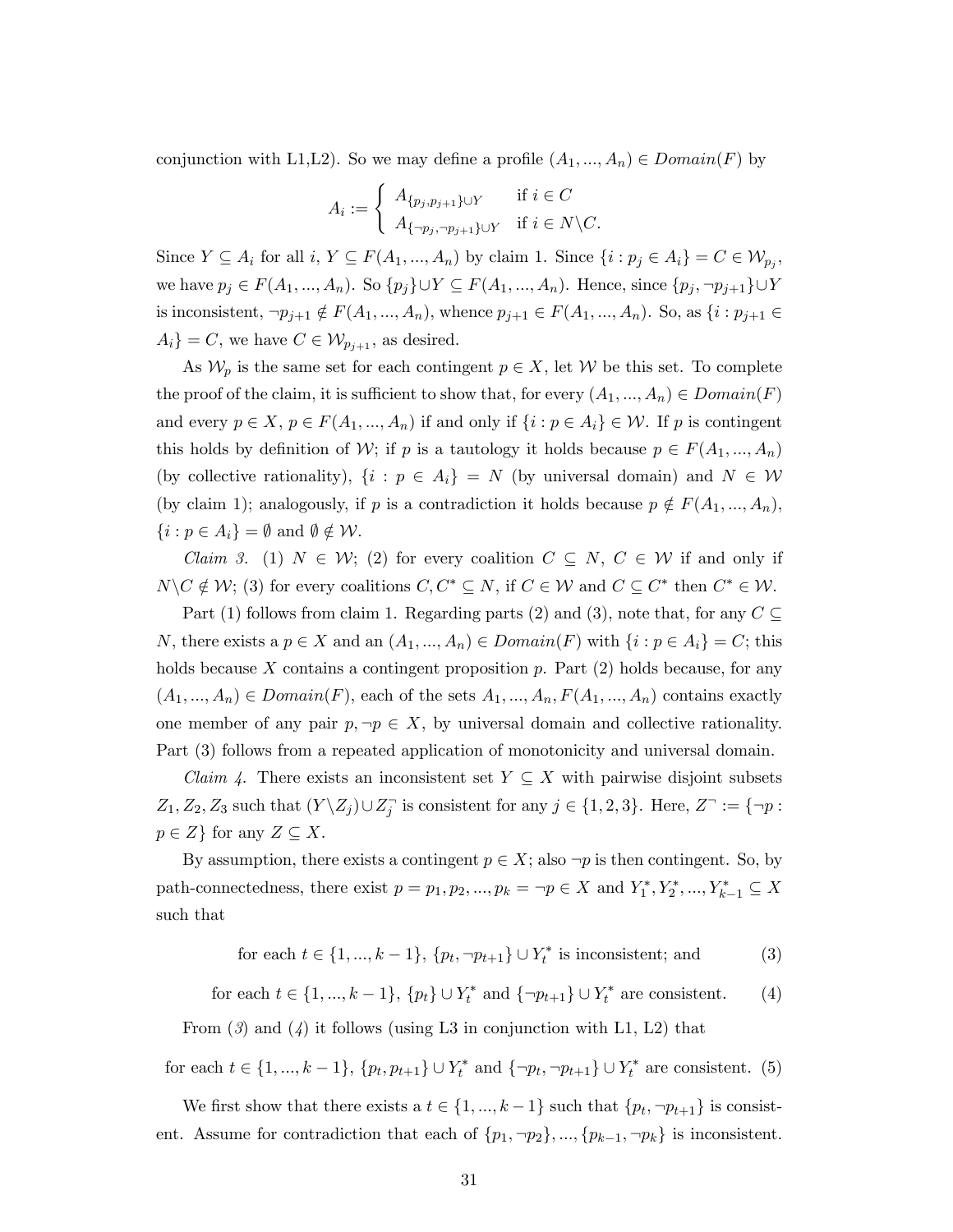So (using L2) each of  $\{p_1, \neg p_2\}, \{p_1, p_2, \neg p_3\}, ..., \{p_1, ..., p_{k-1}, \neg p_k\}$  is inconsistent. As  ${p_1} = {p}$  is consistent, either  ${p_1, p_2}$  or  ${p_1, \neg p_2}$  is consistent (by L2 and L3); hence, as  $\{p_1, \neg p_2\}$  is inconsistent,  $\{p_1, p_2\}$  is consistent. So either  $\{p_1, p_2, p_3\}$  or  ${p_1, p_2, \neg p_3}$  is consistent (again by L2 and L3); hence, as  ${p_1, p_2, \neg p_3}$  is inconsistent,  $\{p_1, p_2, p_3\}$  is consistent. Continuing this argument, it follows after  $k-1$  steps that  $\{p_1,...,p_k\}$  is consistent. Hence  $\{p_1,p_k\}$  is consistent (by L2), i.e.,  $\{p,\neg p\}$  is consistent, a contradiction (by L1).

We have shown that there is a  $t \in \{1, ..., k-1\}$  such that  $\{p_t, \neg p_{t+1}\}$  is consistent, whence  $Y_t^* \neq \emptyset$  by (3). Define  $Y := \{p_t, \neg p_{t+1}\} \cup Y_t^*, Z_1 := \{p_t\}$ , and  $Z_2 := \{\neg p_{t+1}\}.$ Since  $\{p_t, \neg p_{t+1}\}\$ is consistent,  $\{p_t, \neg p_{t+1}\} \cup B$  is consistent for some set B that contains q or  $\neg q$  (but not both) for each  $q \in Y_t^*$  (by L3 together with L1,L2). Note that there exists a  $Z_3 \subseteq Y_t^*$  with  $B = (Y_t^* \backslash Z_3) \cup Z_3^-$ . This proves the claim, since:

- $Y = \{p_t, \neg p_{t+1}\} \cup Y_t^*$  is inconsistent by (3),
- $-Z_1, Z_2, Z_3$  are pairwise disjoint subsets of Y,
- $I (Y \setminus Z_1) \cup Z_1^- = (Y \setminus \{p_t\}) \cup \{\neg p_t\} = \{\neg p_t, \neg p_{t+1}\} \cup Y_t^*$  is consistent by (4),
- $\mathcal{L}\{Y \setminus Z_2\} \cup Z_2^- = (\mathcal{Y} \setminus {\setminus \{\neg p_{t+1}\}} \cup \{p_{t+1}\} = \{p_t, p_{t+1}\} \cup Y_t^*$  is consistent by (4),
- $I_1(Y \setminus Z_3) \cup Z_3^- = \{p_t, \neg p_{t+1}\} \cup (Y_t^* \setminus Z_3) \cup Z_3^- = \{p_t, \neg p_{t+1}\} \cup B$  is consistent.

*Claim 5.* For any coalitions  $C, C^* \subseteq N$ , if  $C, C^* \in \mathcal{W}$  then  $C \cap C^* \in \mathcal{W}$ .

Consider any  $C, C^* \in \mathcal{W}$ , and assume for contradiction that  $C_1 := C \cap C^* \notin \mathcal{W}$ . Put  $C_2 := C^* \backslash C$  and  $C_3 := N \backslash C^*$ . Let  $Y, Z_1, Z_2, Z_3$  be as in claim 4. Noting that  $C_1, C_2, C_3$  form a partition of N, we define the profile  $(A_1, ..., A_n)$  by:

$$
A_i:=\left\{\begin{array}{ll} A_{(Y\backslash Z_1)\cup Z_1^-} & \text{if } i\in C_1\\[2mm] A_{(Y\backslash Z_2)\cup Z_2^-} & \text{if } i\in C_2\\[2mm] A_{(Y\backslash Z_3)\cup Z_3^-} & \text{if } i\in C_3. \end{array}\right.
$$

By  $C_1 \notin W$  and  $N \setminus C_1 = C_2 \cup C_3$  we have  $C_2 \cup C_3 \in W$  by claim 3, and so  $Z_1 \subseteq$  $F(A_1, ..., A_n)$ . By  $C \in \mathcal{W}$  and  $C \subseteq C_1 \cup C_3$  we have  $C_1 \cup C_3 \in \mathcal{W}$  by claim 3, and so  $Z_2 \subseteq F(A_1, ..., A_n)$ . Further,  $Z_3 \subseteq F(A_1, ..., A_n)$  as  $C_1 \cup C_2 = C^* \in W$ . Finally,  $Y \setminus (Z_1 \cup Z_2 \cup Z_3) \subseteq F(A_1, ..., A_n)$  as  $N \in \mathcal{W}$  by claim 3. In summary, we have  $Y \subseteq F(A_1, ..., A_n)$ , violating consistency.

Claim 6. There is a dictator.

Consider the intersection of all winning coalitions,  $\widetilde{C} := \bigcap_{C \in \mathcal{W}} C$ . By claim 5,  $\widetilde{C} \in \mathcal{W}$ . So  $\widetilde{C} \neq \emptyset$ , as by claim 3,  $\emptyset \notin \mathcal{W}$ . Hence there is a  $j \in \widetilde{C}$ . To show that j is a dictator, consider any  $(A_1, ..., A_n) \in Domain(F)$  and  $p \in X$ , and let us prove that  $p \in F(A_1, ..., A_n)$  if and only if  $p \in A_j$ . If  $p \in F(A_1, ..., A_n)$  then  $C := \{i : p \in A_i\} \in \mathcal{W}$ , whence  $j \in C$  (as j belongs to every winning coalition), i.e.,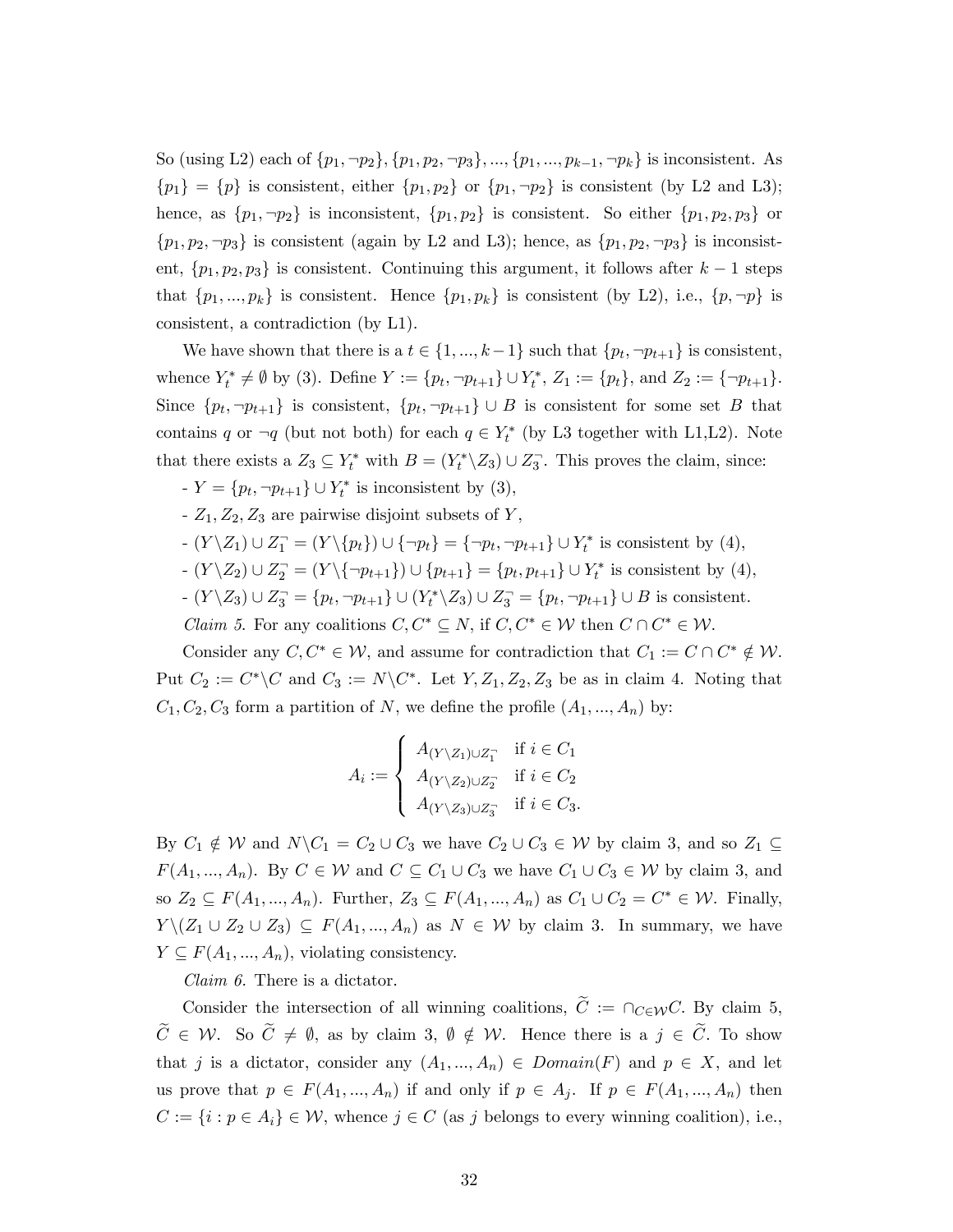$p \in A_j$ . Conversely, if  $p \notin F(A_1, ..., A_n)$ , then  $\neg p \in F(A_1, ..., A_n)$ ; so by an argument analogous to the previous one,  $\neg p \in A_j$ , whence  $p \notin A_j$ .

*Proof of Theorem 4.* Let  $Y \subseteq X$ .

(i) First, assume F is strategy-proof for  $C_Y$ . To show non-manipulability on Y, consider any proposition  $p \in Y$ , individual i, and profile  $(A_1, ..., A_n) \in Domain(F)$ , such that  $F(A_1, ..., A_n)$  disagrees with  $A_i$  on p. Let  $(A_1, ..., A_i^*, ..., A_n) \in Domain(F)$ be any *i*-variant. We have to show that  $F(A_1, ..., A_i^*, ..., A_n)$  still disagrees with  $A_i$ on p. Define a preference relation  $\succsim_i$  over judgment sets by  $[B \succeq_i B^*]$  if and only if  $A_i$  agrees on p with B but not with  $B^*$ , or with both B and  $B^*$ , or with neither B nor  $B^*$ ]. ( $\succsim_i$  is interpreted as individual is preference relation in case i cares only about p.) It follows immediately that  $\sum_{i}$  is reflexive and transitive and respects closeness to  $A_i$  on Y, i.e., is a member of  $C_Y(A_i)$ . So, by strategy-proofness for  $C_Y$ ,  $F(A_1, ..., A_n) \succsim_i F(A_1, ..., A_i^*, ..., A_n)$ . Since  $A_i$  disagrees with  $F(A_1, ..., A_n)$  on p, the definition of  $\succsim_i$  implies that  $A_i$  still disagrees with  $F(A_1, ..., A_i^*, ..., A_n)$  on p.

(ii) Now assume that F is non-manipulable on Y. To show strategy-proofness for  $C_Y$ , consider any individual i, profile  $(A_1, ..., A_n) \in Domain(F)$ , and preference relation  $\zeta_i \in C_Y(A_i)$ , and let  $(A_1, ..., A_i^*, ..., A_n) \in Domain(F)$  be any *i*-variant. We have to prove that  $F(A_1, ..., A_n) \succeq_i F(A_1, ..., A_i^*, ..., A_n)$ . By non-manipulability on Y, for every proposition  $p \in Y$ , if  $A_i$  disagrees with  $F(A_1, ..., A_n)$  on p, then also with  $F(A_1, ..., A_i^*, ..., A_n)$ ; in other words, if  $A_i$  agrees with  $F(A_1, ..., A_i^*, ..., A_n)$  on p, then also with  $F(A_1, ..., A_n)$ . So  $F(A_1, ..., A_n)$  is at least as close to  $A_i$  on Y as  $F(A_1, ..., A_i^*, ..., A_n)$ . Hence  $F(A_1, ..., A_n) \succsim_i F(A_1, ..., A_i^*, ..., A_n)$ , as  $\succsim_i \in C_Y(A_i)$ .

Proof of Proposition 1. We prove this result directly, although it can also be derived from Corollary 1. Let  $F$  be premise-based voting. To show that  $F$  is strategyproof for  $C_{Y_{reason}}$ , consider any individual i, profile  $(A_1, \ldots, A_n) \in Domain(F)$ , ivariant  $(A_1, \ldots, A_i^*, \ldots, A_n) \in Domain(F)$ , and preference relation  $\succsim_i \in C_{Y_{reason}}(A_i)$ . The definition of premise-based voting implies that  $F(A_1, \ldots, A_n)$  is at least as close to  $A_i$  as  $F(A_1, \ldots, A_i^*, \ldots, A_n)$  on  $Y_{reason}$ . So, by  $\succsim_i \in C_{Y_{reason}}(A_i)$ , we have  $F(A_1,\ldots,A_n) \succsim_i F(A_1,\ldots,A_i^*,\ldots,A_n).$ 

Proof of Theorem 5. Consider the conjunctive agenda (the proof is analogous for disjunctive agendas). Let  $F$  and  $G$  be premise- and conclusion-based voting, respectively. Take any profile  $(A_1, ..., A_n) \in Domain(F) = Domain(G)$  and any preference relations  $\sum_{1} \in C_{Y_{outcome}}(A_1), ..., \sum_{n} \in C_{Y_{outcome}}(A_n)$ . Define  $(B_1, ..., B_n)$